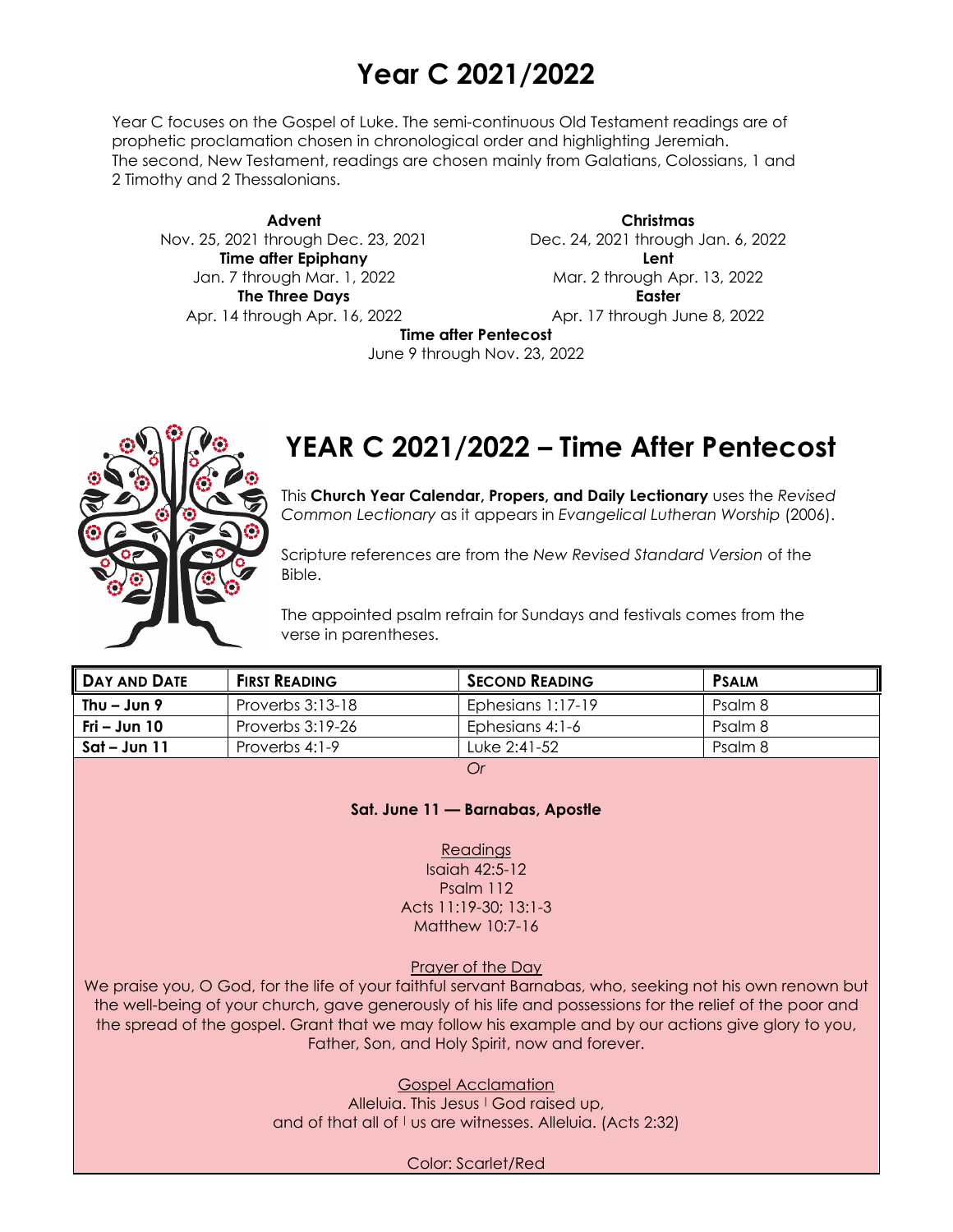#### **Sun. June 12 — The Holy Trinity / First Sunday after Pentecost - Lectionary 11**

**Readings** Proverbs 8:1-4, 22-31 Psalm 8 (2) Romans 5:1-5 John 16:12-15

Prayer of the Day

Almighty Creator and ever-living God: we worship your glory, eternal Three-in-One, and we praise your power, majestic One-in-Three. Keep us steadfast in this faith, defend us in all adversity, and bring us at last into your presence, where you live in endless joy and love, Father, Son, and Holy Spirit, one God, now and forever.

or

God of heaven and earth, before the foundation of the universe and the beginning of time you are the triune God: Author of creation, eternal Word of salvation, life-giving Spirit of wisdom. Guide us to all truth by your Spirit, that we may proclaim all that Christ has revealed and rejoice in the glory he shares with us. Glory and praise to you, Father, Son, and Holy Spirit, now and forever.

> Gospel Acclamation *Alleluia.* Holy, holy, holy is the <sup>|</sup> Lord of hosts; God's glory fills <sup>|</sup> the whole earth. *Alleluia. (Isa. 6:3)*

| Color: White    |                  |                   |                |  |
|-----------------|------------------|-------------------|----------------|--|
| $Mon - Jun 13$  | Proverbs 7:1-4   | Ephesians 4:7-16  | Psalm 124      |  |
| Tue $-$ Jun 14  | Proverbs 8:4-21  | Ephesians 5:15-20 | Psalm 124      |  |
| Wed $-$ Jun 15  | Daniel 1:1-21    | Luke 1:46b-55     | Psalm 124      |  |
| Thu-Jun 16      | Isaiah 56:9-12   | Romans 2:17-29    | Psalm 22:19-28 |  |
| Fri – June $17$ | Isaiah $57:1-13$ | Galatians 3:15-22 | Psalm 22:19-28 |  |
| $Sat$ – June 18 | Isaiah $59:1-8$  | Matthew 9:27-34   | Psalm 22:19-28 |  |

**Sun. June 19 — Second Sunday after Pentecost - Lectionary 12**

Readings Isaiah 65:1-9 Psalm 22:19-28 (22) Galatians 3:23-29 Luke 8:26-39

Prayer of the Day

O Lord God, we bring before you the cries of a sorrowing world. In your mercy set us free from the chains that bind us, and defend us from everything that is evil, through Jesus Christ, our Savior and Lord.

### Gospel Acclamation

Alleluia. Return I to your home, and declare how much God has I done for you. Alleluia. (Luke 8:29)

| Color: Green    |                      |                       |          |  |
|-----------------|----------------------|-----------------------|----------|--|
| Mon $-$ June 20 | Job 18:1-21          | 1 Corinthians 1:18-31 | Psalm 64 |  |
| Tue $-$ June 21 | Job 19:1-22          | Ephesians 2:11-22     | Psalm 64 |  |
| Wed – June $22$ | Ezekiel 32:1-10      | Luke 9:37-43a         | Psalm 64 |  |
| Thu $-$ June 23 | Leviticus 9:22—10:11 | 2 Corinthians 13:5-10 | Psalm 16 |  |
| Fri – June 24   | 2 Kings 1:1-16       | Galatians 4:8-20      | Psalm 16 |  |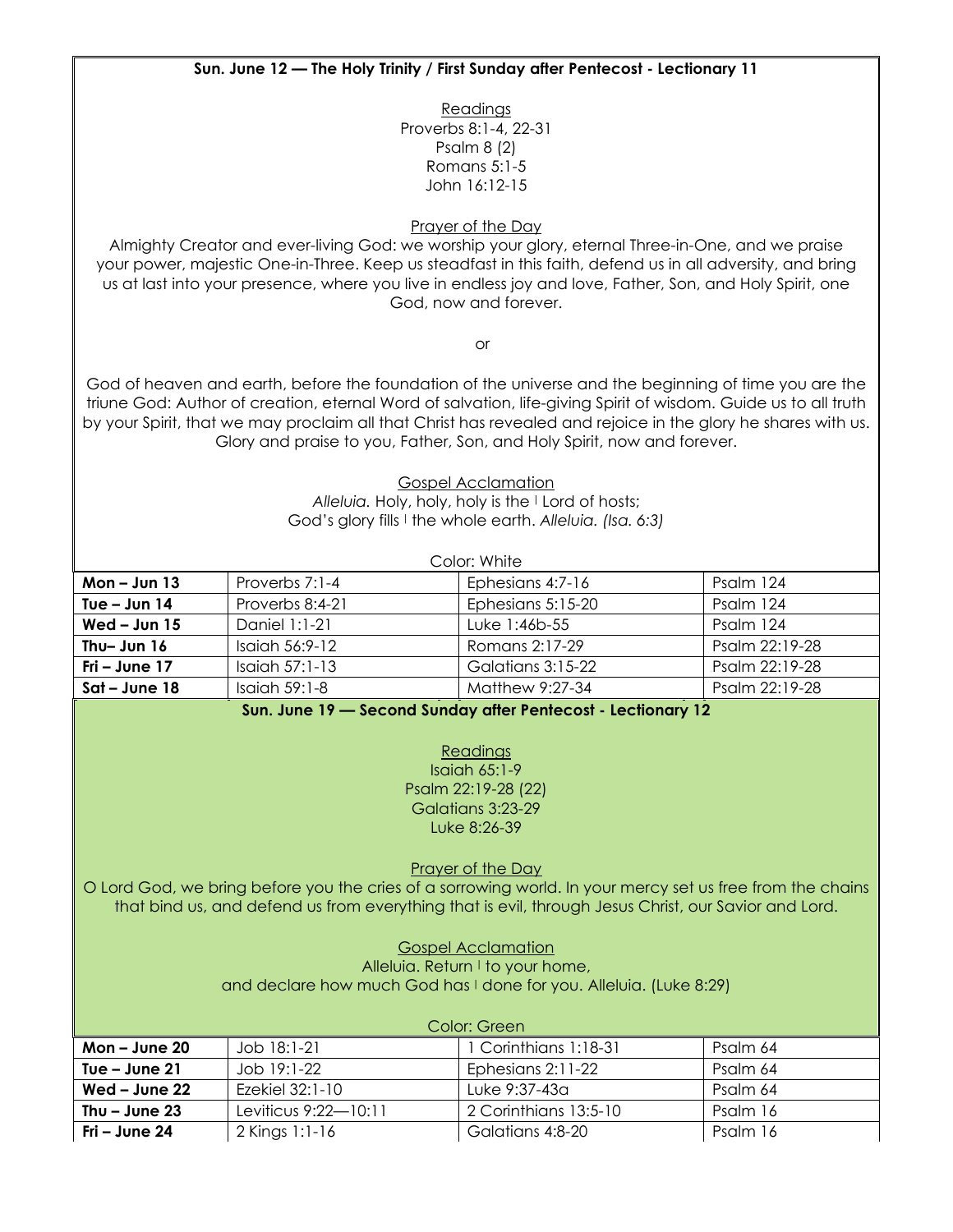| Or                                                                                                                                                                                                                                                                                                                                                                                                                                                                                             |                         |                                                                                                                                                                                                          |           |  |
|------------------------------------------------------------------------------------------------------------------------------------------------------------------------------------------------------------------------------------------------------------------------------------------------------------------------------------------------------------------------------------------------------------------------------------------------------------------------------------------------|-------------------------|----------------------------------------------------------------------------------------------------------------------------------------------------------------------------------------------------------|-----------|--|
| Fri. June 24 - John, the Baptist                                                                                                                                                                                                                                                                                                                                                                                                                                                               |                         |                                                                                                                                                                                                          |           |  |
| Readings<br>Malachi 3:1-4<br>Psalm 141 (8)<br>Acts 13:13-26<br>Luke 1:57-67 [68-80]<br>Prayer of the Day<br>Almighty God, by your gracious providence your servant John the Baptist was born to Elizabeth and<br>Zechariah. Grant to your people the wisdom to see your purpose and the openness to hear your will,<br>that the light of Christ may increase in us, through Jesus Christ, our Savior and Lord, who lives and reigns<br>with you and the Holy Spirit, one God, now and forever. |                         |                                                                                                                                                                                                          |           |  |
|                                                                                                                                                                                                                                                                                                                                                                                                                                                                                                |                         | <b>Gospel Acclamation</b><br>Alleluia. Blessed are those who are persecuted for righ-I teousness' sake,<br>for theirs is the king-1 dom of heaven. Alleluia. (Matt. 5:10))                               |           |  |
|                                                                                                                                                                                                                                                                                                                                                                                                                                                                                                |                         | Color: Scarlet/White                                                                                                                                                                                     |           |  |
| Sat - June 25                                                                                                                                                                                                                                                                                                                                                                                                                                                                                  | Deuteronomy 32:15-27,   | Luke 9:21-27                                                                                                                                                                                             | Psalm 16  |  |
|                                                                                                                                                                                                                                                                                                                                                                                                                                                                                                | $39 - 43$               | Sun. June 26 - Third Sunday after Pentecost - Lectionary 13                                                                                                                                              |           |  |
|                                                                                                                                                                                                                                                                                                                                                                                                                                                                                                |                         |                                                                                                                                                                                                          |           |  |
| Readings<br>1 Kings 19:15-16, 19-21<br>Psalm 16 (8)<br>Galatians 5:1, 13-25<br>Luke 9:51-62<br>Prayer of the Day<br>Sovereign God, ruler of all hearts, you call us to obey you, and you favor us with true freedom. Keep us<br>faithful to the ways of your Son, that, leaving behind all that hinders us, we may steadfastly follow your<br>paths, through Jesus Christ, our Savior and Lord.<br><b>Gospel Acclamation</b><br>Alleluia. Lord, to whom I shall we go?                         |                         |                                                                                                                                                                                                          |           |  |
|                                                                                                                                                                                                                                                                                                                                                                                                                                                                                                |                         | You have the words of e- I ternal life. Alleluia. (John 6:68)                                                                                                                                            |           |  |
|                                                                                                                                                                                                                                                                                                                                                                                                                                                                                                |                         | Color: Green                                                                                                                                                                                             |           |  |
| Mon-June 27                                                                                                                                                                                                                                                                                                                                                                                                                                                                                    | Genesis 24:34-41, 50-67 | 1 John 2:7-11                                                                                                                                                                                            | Psalm 140 |  |
| Tue - June 28                                                                                                                                                                                                                                                                                                                                                                                                                                                                                  | Jeremiah 3:15-18        | Ephesians 5:6-20                                                                                                                                                                                         | Psalm 140 |  |
| Wed - June 29                                                                                                                                                                                                                                                                                                                                                                                                                                                                                  | Jeremiah 23:16-22       | Matthew 10:16-25                                                                                                                                                                                         | Psalm 140 |  |
| <b>Or</b><br>Sat. June 29 - Peter and Paul, Apostles<br>Readings<br>Acts 12:1-11                                                                                                                                                                                                                                                                                                                                                                                                               |                         |                                                                                                                                                                                                          |           |  |
|                                                                                                                                                                                                                                                                                                                                                                                                                                                                                                |                         | Psalm 87:1-3, 5-7 (3)<br>2 Timothy 4:6-8, 17-18<br>John 21:15-19<br><b>Prayer of the Day</b><br>Almighty God, we praise you that your blessed apostles Peter and Paul glorified you by their martyrdoms. |           |  |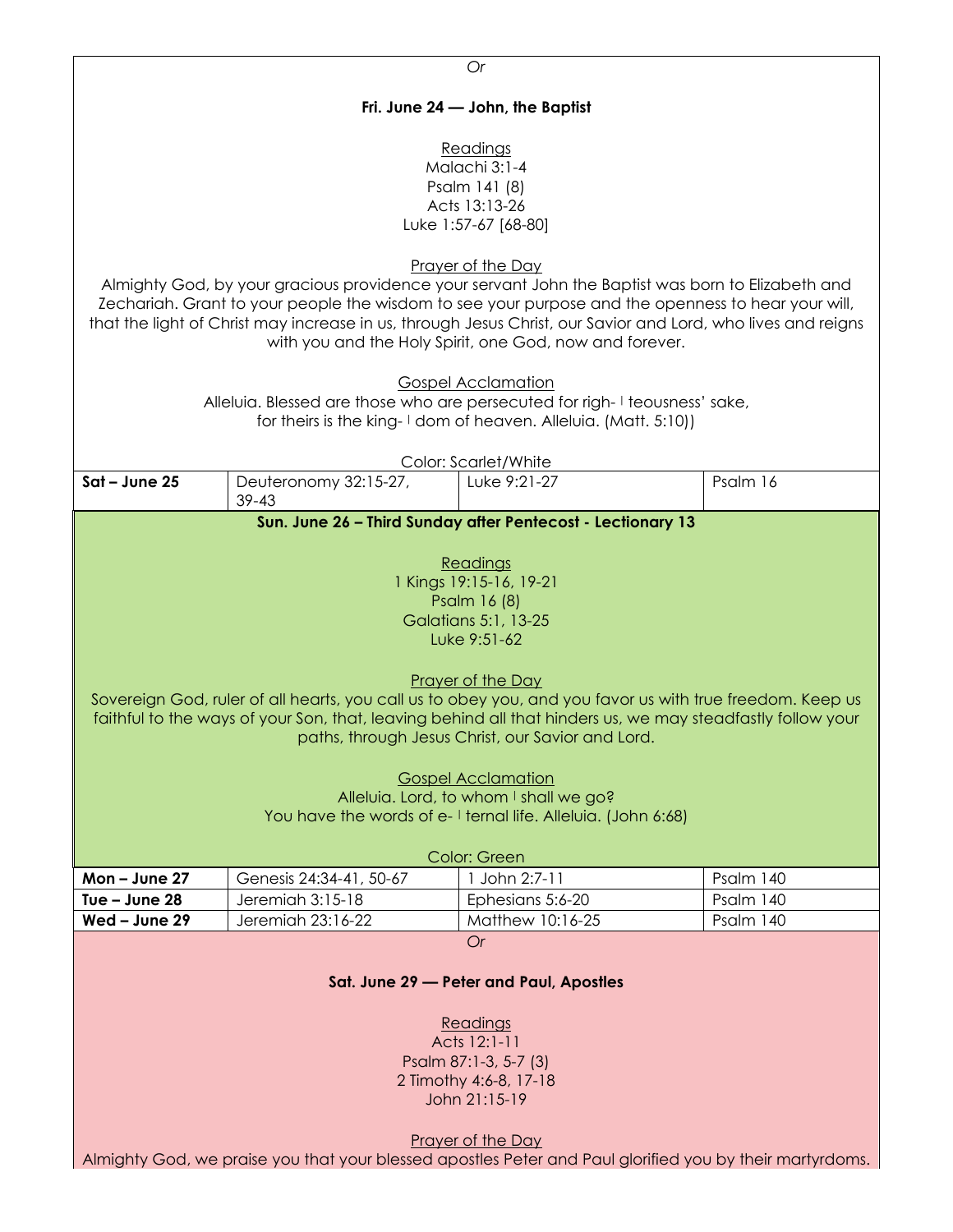|                                                                                           | Grant that your church throughout the world May always be instructed by their teaching and example,<br>be knit together in unity by your Spirit, and ever stand firm upon the one foundation who is Jesus Christ |                                                                                                          |                                |  |  |
|-------------------------------------------------------------------------------------------|------------------------------------------------------------------------------------------------------------------------------------------------------------------------------------------------------------------|----------------------------------------------------------------------------------------------------------|--------------------------------|--|--|
| our Lord, for he lives and reigns with you and the Holy Spirit, one God, now and forever. |                                                                                                                                                                                                                  |                                                                                                          |                                |  |  |
|                                                                                           |                                                                                                                                                                                                                  |                                                                                                          |                                |  |  |
|                                                                                           |                                                                                                                                                                                                                  | <b>Gospel Acclamation</b><br>Alleluia. This Jesus I God raised up,                                       |                                |  |  |
|                                                                                           |                                                                                                                                                                                                                  | and of that all of I us are witnesses. Alleluia. (Acts 2:32)                                             |                                |  |  |
|                                                                                           |                                                                                                                                                                                                                  |                                                                                                          |                                |  |  |
|                                                                                           |                                                                                                                                                                                                                  | <b>Color: Scarlet/Red</b>                                                                                |                                |  |  |
| Thu $-$ June 30                                                                           | 2 Kings 21:1-15                                                                                                                                                                                                  | Romans 7:14-25                                                                                           | Psalm 66:1-9                   |  |  |
| Fri - July 1                                                                              | Jeremiah 51:47-58                                                                                                                                                                                                | 2 Corinthians 8:1-7                                                                                      | Psalm 66:1-9                   |  |  |
| $Sat - July 2$                                                                            | Zechariah 14:10-21                                                                                                                                                                                               | Luke 9:1-6                                                                                               | Psalm 66:1-9                   |  |  |
|                                                                                           |                                                                                                                                                                                                                  | Sun. July 3 - Fourth Sunday after Pentecost - Lectionary 14                                              |                                |  |  |
|                                                                                           |                                                                                                                                                                                                                  |                                                                                                          |                                |  |  |
|                                                                                           |                                                                                                                                                                                                                  | Readings                                                                                                 |                                |  |  |
|                                                                                           |                                                                                                                                                                                                                  | Isaiah 66:10-14                                                                                          |                                |  |  |
|                                                                                           |                                                                                                                                                                                                                  | Psalm 66:1-9 (4)<br>Galatians 6:[1-6] 7-16                                                               |                                |  |  |
|                                                                                           |                                                                                                                                                                                                                  | Luke 10:1-11, 16-20                                                                                      |                                |  |  |
|                                                                                           |                                                                                                                                                                                                                  |                                                                                                          |                                |  |  |
|                                                                                           |                                                                                                                                                                                                                  | Prayer of the Day                                                                                        |                                |  |  |
|                                                                                           |                                                                                                                                                                                                                  | O God, the Father of our Lord Jesus, you are the city that shelters us, the mother who comforts us. With |                                |  |  |
|                                                                                           |                                                                                                                                                                                                                  | your Spirit accompany us on our life's journey, that we may spread your peace in all the world, through  |                                |  |  |
|                                                                                           |                                                                                                                                                                                                                  | your Son, Jesus Christ, our Savior and Lord.                                                             |                                |  |  |
|                                                                                           |                                                                                                                                                                                                                  |                                                                                                          |                                |  |  |
|                                                                                           |                                                                                                                                                                                                                  | <b>Gospel Acclamation</b>                                                                                |                                |  |  |
|                                                                                           |                                                                                                                                                                                                                  | Alleluia. Let the peace of Christ rule I in your hearts,                                                 |                                |  |  |
|                                                                                           |                                                                                                                                                                                                                  | and let the word of Christ dwell I in you richly. Alleluia. (Col. 3:15, 16)                              |                                |  |  |
|                                                                                           |                                                                                                                                                                                                                  |                                                                                                          |                                |  |  |
|                                                                                           |                                                                                                                                                                                                                  |                                                                                                          |                                |  |  |
|                                                                                           |                                                                                                                                                                                                                  | Color: Green                                                                                             |                                |  |  |
| Mon-July 4                                                                                | Jeremiah 6:10-19                                                                                                                                                                                                 | Acts 19:21-27                                                                                            | Psalm 119:73-80                |  |  |
|                                                                                           |                                                                                                                                                                                                                  | <b>Or</b>                                                                                                |                                |  |  |
|                                                                                           |                                                                                                                                                                                                                  |                                                                                                          |                                |  |  |
|                                                                                           |                                                                                                                                                                                                                  | Mon. July 4 - Thomas, Apostle (transferred)                                                              |                                |  |  |
|                                                                                           |                                                                                                                                                                                                                  |                                                                                                          |                                |  |  |
|                                                                                           |                                                                                                                                                                                                                  | Readings                                                                                                 |                                |  |  |
|                                                                                           |                                                                                                                                                                                                                  | Judges 6:36-40                                                                                           |                                |  |  |
|                                                                                           |                                                                                                                                                                                                                  | Psalm 136:1-4, 23-26 (1)                                                                                 |                                |  |  |
|                                                                                           |                                                                                                                                                                                                                  | Ephesians 4:11-16<br>John 14:1-7                                                                         |                                |  |  |
|                                                                                           |                                                                                                                                                                                                                  |                                                                                                          |                                |  |  |
|                                                                                           |                                                                                                                                                                                                                  | Prayer of the Day                                                                                        |                                |  |  |
|                                                                                           |                                                                                                                                                                                                                  | Ever-living God, you strengthened your apostle Thomas with firm and certain faith in the resurrection of |                                |  |  |
|                                                                                           |                                                                                                                                                                                                                  | your Son. Grant that we too may confess our faith in Jesus Christ, our Lord and our God, who lives and   |                                |  |  |
|                                                                                           |                                                                                                                                                                                                                  | reigns with you and the Holy Spirit, one God, now and forever.                                           |                                |  |  |
|                                                                                           |                                                                                                                                                                                                                  |                                                                                                          |                                |  |  |
|                                                                                           |                                                                                                                                                                                                                  | <b>Gospel Acclamation</b>                                                                                |                                |  |  |
|                                                                                           |                                                                                                                                                                                                                  | Alleluia. You will be my witnesses in Jerusalem, in all Judea I and Samaria,                             |                                |  |  |
|                                                                                           |                                                                                                                                                                                                                  | and to the ends I of the earth. Alleluia. (Acts 1:8)                                                     |                                |  |  |
|                                                                                           |                                                                                                                                                                                                                  |                                                                                                          |                                |  |  |
|                                                                                           |                                                                                                                                                                                                                  | Color: Scarlet/Red                                                                                       |                                |  |  |
| Tue $-$ July 5                                                                            | Jeremiah 8:4-13                                                                                                                                                                                                  | Acts 19:28-41                                                                                            | Psalm 119:73-80                |  |  |
| Wed - July 6                                                                              | Joshua 23:1-16                                                                                                                                                                                                   | Luke 10:13-16                                                                                            | Psalm 119:73-80                |  |  |
| Thu $-$ July 7<br>Fri - July 8                                                            | Genesis 41:14-36<br>Genesis 41:37-49                                                                                                                                                                             | James 2:14-26<br>Acts 7:9-16                                                                             | Psalm 25:1-10<br>Psalm 25:1-10 |  |  |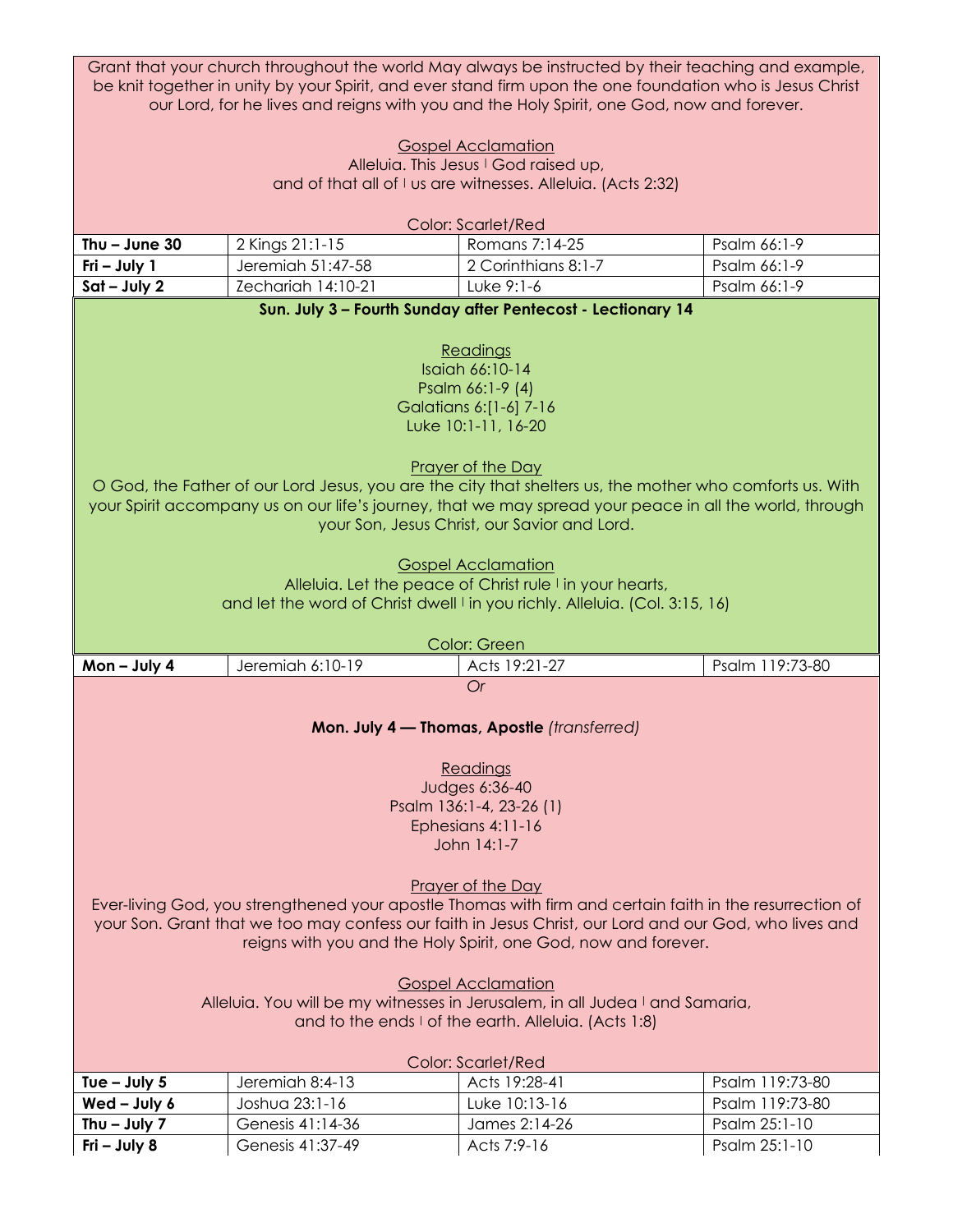| Sat - July 9                                                | Leviticus 19:1-4, 32-37                | John 3:16-21                                                                                       | Psalm 25:1-10                        |  |
|-------------------------------------------------------------|----------------------------------------|----------------------------------------------------------------------------------------------------|--------------------------------------|--|
| Sun. July 10 - Fifth Sunday after Pentecost - Lectionary 15 |                                        |                                                                                                    |                                      |  |
|                                                             |                                        |                                                                                                    |                                      |  |
|                                                             |                                        | Readings                                                                                           |                                      |  |
|                                                             |                                        | Deuteronomy 30:9-14                                                                                |                                      |  |
|                                                             |                                        | Psalm 25:1-10 (4)                                                                                  |                                      |  |
|                                                             |                                        | Colossians 1:1-14                                                                                  |                                      |  |
|                                                             |                                        | Luke 10:25-37                                                                                      |                                      |  |
|                                                             |                                        | Prayer of the Day                                                                                  |                                      |  |
|                                                             |                                        | O Lord God, your mercy delights us, and the world longs for your loving care. Hear the cries       |                                      |  |
|                                                             |                                        | of everyone in need, and turn our hearts to love our neighbors with the love of your Son, Jesus    |                                      |  |
|                                                             |                                        | Christ, our Savior and Lord.                                                                       |                                      |  |
|                                                             |                                        |                                                                                                    |                                      |  |
|                                                             |                                        | <b>Gospel Acclamation</b>                                                                          |                                      |  |
|                                                             |                                        | Alleluia. You shall love the Lord your God with I all your heart,                                  |                                      |  |
|                                                             |                                        | and your neighbor I as yourself. Alleluia. (Luke 10:27)                                            |                                      |  |
|                                                             |                                        |                                                                                                    |                                      |  |
|                                                             |                                        | Color: Green<br>James 2:1-7                                                                        |                                      |  |
| Mon-July 11<br>Tue - July 12                                | Job 24:1-8<br>Proverbs 19:1-17         | 1 John 3:11-17                                                                                     | Psalm 25:11-20<br>Psalm 25:11-20     |  |
|                                                             | Ecclesiastes 9:13-18                   | Matthew 25:31-46                                                                                   | Psalm 25:11-20                       |  |
| Wed - July 13                                               |                                        |                                                                                                    |                                      |  |
| Thu $-$ July 14                                             | Genesis 12:10-20                       | Hebrews 5:1-6                                                                                      | Psalm 15                             |  |
| Fri $-$ July 15                                             | Genesis 13:1-18                        | Ephesians 3:14-21                                                                                  | Psalm 15                             |  |
| $Sat - July 16$                                             | Genesis 14:1-16                        | Luke 8:4-10                                                                                        | Psalm 15                             |  |
|                                                             |                                        | Sun. July 17 - Sixth Sunday after Pentecost - Lectionary 16                                        |                                      |  |
|                                                             |                                        |                                                                                                    |                                      |  |
|                                                             |                                        | Readings<br>Genesis 18:1-10a                                                                       |                                      |  |
|                                                             |                                        | Psalm 15 (1)                                                                                       |                                      |  |
|                                                             |                                        | Colossians 1:15-28                                                                                 |                                      |  |
|                                                             |                                        | Luke 10:38-42                                                                                      |                                      |  |
|                                                             |                                        |                                                                                                    |                                      |  |
|                                                             |                                        | <b>Prayer of the Day</b>                                                                           |                                      |  |
|                                                             |                                        | Eternal God, you draw near to us in Christ, and you make yourself our guest. Amid the cares of our |                                      |  |
|                                                             |                                        | lives, make us attentive to your presence, that we may treasure your word above all else, through  |                                      |  |
|                                                             |                                        | Jesus Christ, our Savior and Lord                                                                  |                                      |  |
|                                                             |                                        |                                                                                                    |                                      |  |
|                                                             |                                        | <b>Gospel Acclamation</b>                                                                          |                                      |  |
|                                                             |                                        | Alleluia. Blessed are those who hold the word fast in an honest I and good heart,                  |                                      |  |
|                                                             |                                        | and bear fruit with pa-I tient endurance. Alleluia. (Luke 8:15)                                    |                                      |  |
|                                                             |                                        |                                                                                                    |                                      |  |
|                                                             |                                        | Color: Green                                                                                       |                                      |  |
| Mon $-$ July 18                                             | Exodus 18:1-12<br>Proverbs 9:1-18      | Colossians 1:27-2:7                                                                                | Psalm 119:97-104<br>Psalm 119:97-104 |  |
| Tue - July 19                                               |                                        | 1 John 2:1-6                                                                                       |                                      |  |
| Wed - July 20                                               | Deuteronomy 12:1-12<br>Esther 2:19-3:6 | John 6:41-51<br>Acts 1:15-20                                                                       | Psalm 119:97-104                     |  |
| Thu $-$ July 21<br>Fri - July 22                            | Esther 3:7-15                          | Acts 2:22-36                                                                                       | Psalm 138<br>Psalm 138               |  |
|                                                             |                                        | Or                                                                                                 |                                      |  |
|                                                             |                                        |                                                                                                    |                                      |  |
|                                                             |                                        | Fri. July 22 - Mary Magdalene, Apostle                                                             |                                      |  |
|                                                             |                                        |                                                                                                    |                                      |  |
|                                                             |                                        | Readings                                                                                           |                                      |  |
|                                                             |                                        |                                                                                                    |                                      |  |

Ruth 1:6-18 Exodus 2:1-10 {alternate}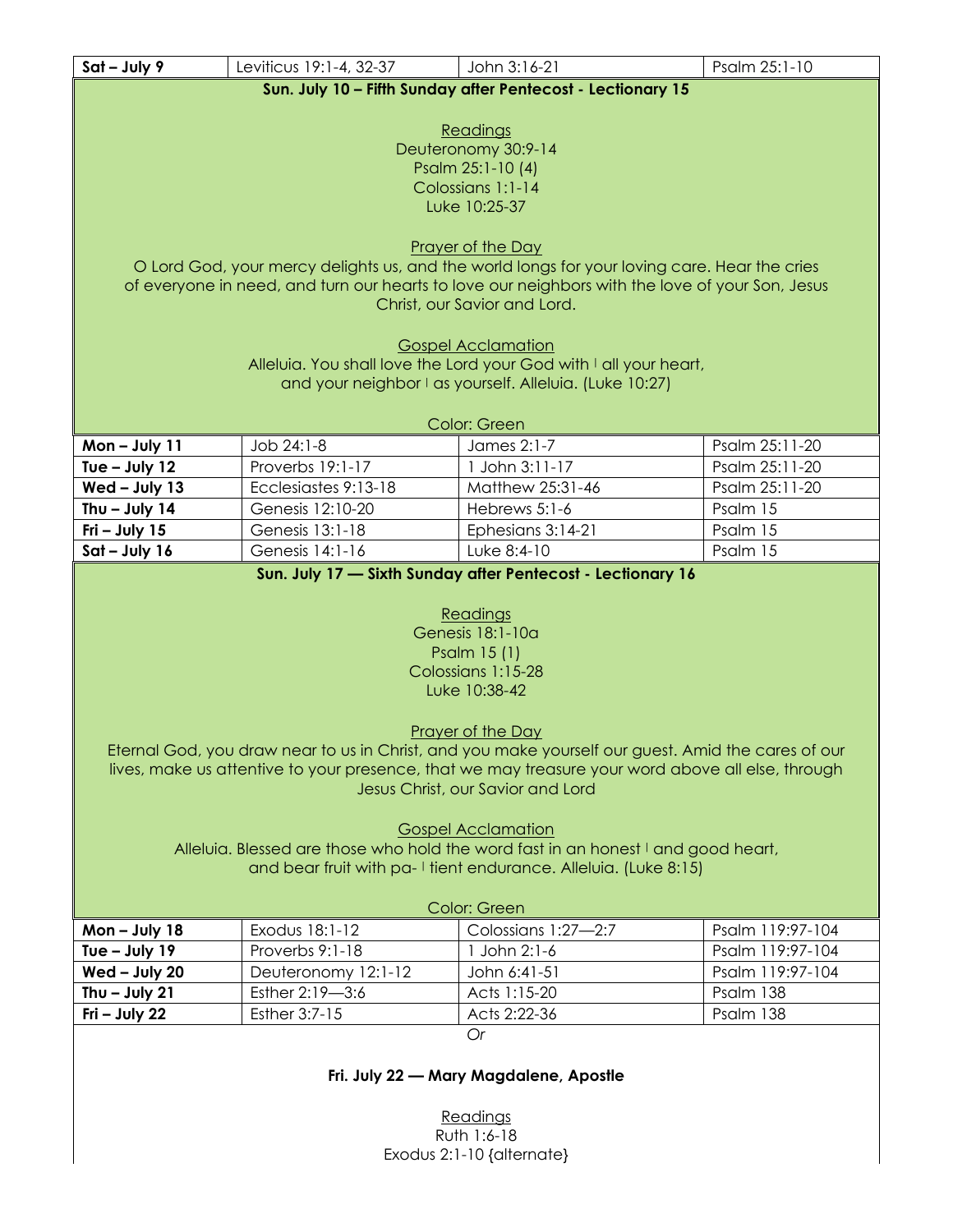|                                                                                                    |               | Psalm 73:23-28 (28)                                                                                       |                |  |  |  |
|----------------------------------------------------------------------------------------------------|---------------|-----------------------------------------------------------------------------------------------------------|----------------|--|--|--|
| Acts 13:26-33a                                                                                     |               |                                                                                                           |                |  |  |  |
| John 20:1-2, 11-18                                                                                 |               |                                                                                                           |                |  |  |  |
|                                                                                                    |               | <b>Prayer of the Day</b>                                                                                  |                |  |  |  |
|                                                                                                    |               | Almighty God, your Son first entrusted the apostle Mary Magdalene with the joyful news of                 |                |  |  |  |
|                                                                                                    |               | his resurrection. Following the example of her witness, May we proclaim Christ as our living Lord         |                |  |  |  |
|                                                                                                    |               | and one day see him in glory, for he lives and reigns with you and the Holy Spirit, one God,              |                |  |  |  |
|                                                                                                    |               | now and forever.                                                                                          |                |  |  |  |
|                                                                                                    |               |                                                                                                           |                |  |  |  |
|                                                                                                    |               | <b>Gospel Acclamation</b>                                                                                 |                |  |  |  |
|                                                                                                    |               | Alleluia. This Jesus I God raised up,                                                                     |                |  |  |  |
|                                                                                                    |               | and of that all of I us are witnesses. Alleluia. (Acts 2:32)                                              |                |  |  |  |
|                                                                                                    |               |                                                                                                           |                |  |  |  |
| $Sat - July 23$                                                                                    | Esther 4:1-17 | Color: White<br>Luke 8:22-25                                                                              | Psalm 138      |  |  |  |
|                                                                                                    |               | Sun. July 24 - Seventh Sunday after Pentecost - Lectionary 17                                             |                |  |  |  |
|                                                                                                    |               |                                                                                                           |                |  |  |  |
|                                                                                                    |               | Readings                                                                                                  |                |  |  |  |
|                                                                                                    |               | Genesis 18:20-32                                                                                          |                |  |  |  |
|                                                                                                    |               | Psalm 138 (8)                                                                                             |                |  |  |  |
|                                                                                                    |               | Colossians 2:6-15 [16-19]                                                                                 |                |  |  |  |
|                                                                                                    |               | Luke 11:1-13                                                                                              |                |  |  |  |
|                                                                                                    |               |                                                                                                           |                |  |  |  |
|                                                                                                    |               | Prayer of the Day                                                                                         |                |  |  |  |
|                                                                                                    |               | Almighty and ever-living God, you are always more ready to hear than we are to pray, and you gladly       |                |  |  |  |
|                                                                                                    |               |                                                                                                           |                |  |  |  |
|                                                                                                    |               | give more than we either desire or deserve. Pour upon us your abundant mercy. Forgive us those things     |                |  |  |  |
| that weigh on our conscience, and give us those good things that come only through your Son, Jesus |               |                                                                                                           |                |  |  |  |
|                                                                                                    |               | Christ, our Savior and Lord.                                                                              |                |  |  |  |
|                                                                                                    |               |                                                                                                           |                |  |  |  |
|                                                                                                    |               | <b>Gospel Acclamation</b>                                                                                 |                |  |  |  |
|                                                                                                    |               | Alleluia. Ask, and it will be given you; search, and I you will find;                                     |                |  |  |  |
|                                                                                                    |               | knock, and the door will be o-1 pened to you. Alleluia. (Luke 11:9)                                       |                |  |  |  |
|                                                                                                    |               |                                                                                                           |                |  |  |  |
|                                                                                                    |               | Color: Green                                                                                              |                |  |  |  |
| Mon-July 25                                                                                        | Esther 5:1-14 | Colossians 2:16-3:1<br>Or                                                                                 | Psalm 55:16-23 |  |  |  |
|                                                                                                    |               |                                                                                                           |                |  |  |  |
|                                                                                                    |               |                                                                                                           |                |  |  |  |
|                                                                                                    |               | Mon. July 25 - James, Apostle                                                                             |                |  |  |  |
|                                                                                                    |               |                                                                                                           |                |  |  |  |
|                                                                                                    |               | Readings                                                                                                  |                |  |  |  |
|                                                                                                    |               | 1 Kings 19:9-18                                                                                           |                |  |  |  |
|                                                                                                    |               | Psalm 7:1-10 (10)                                                                                         |                |  |  |  |
|                                                                                                    |               | Acts 11:27-12:3a<br>Mark 10:35-45                                                                         |                |  |  |  |
|                                                                                                    |               |                                                                                                           |                |  |  |  |
|                                                                                                    |               | Prayer of the Day                                                                                         |                |  |  |  |
|                                                                                                    |               | Gracious God, we remember before you today your servant and apostle James, the first among the            |                |  |  |  |
|                                                                                                    |               | twelve to be martyred for the name of Jesus Christ. Pour out on the leaders of your church that spirit of |                |  |  |  |
|                                                                                                    |               | self-denying service which is the true mark of authority among your people, through Jesus Christ our      |                |  |  |  |
|                                                                                                    |               | servant, who lives and reigns with you and the Holy Spirit, one God, now and forever.                     |                |  |  |  |
|                                                                                                    |               |                                                                                                           |                |  |  |  |
|                                                                                                    |               | <b>Gospel Acclamation</b>                                                                                 |                |  |  |  |
|                                                                                                    |               | Alleluia. Blessed are those who are persecuted for righ-I teousness' sake,                                |                |  |  |  |
|                                                                                                    |               | for theirs is the king-1 dom of heaven. Alleluia. (Matt. 5:10)                                            |                |  |  |  |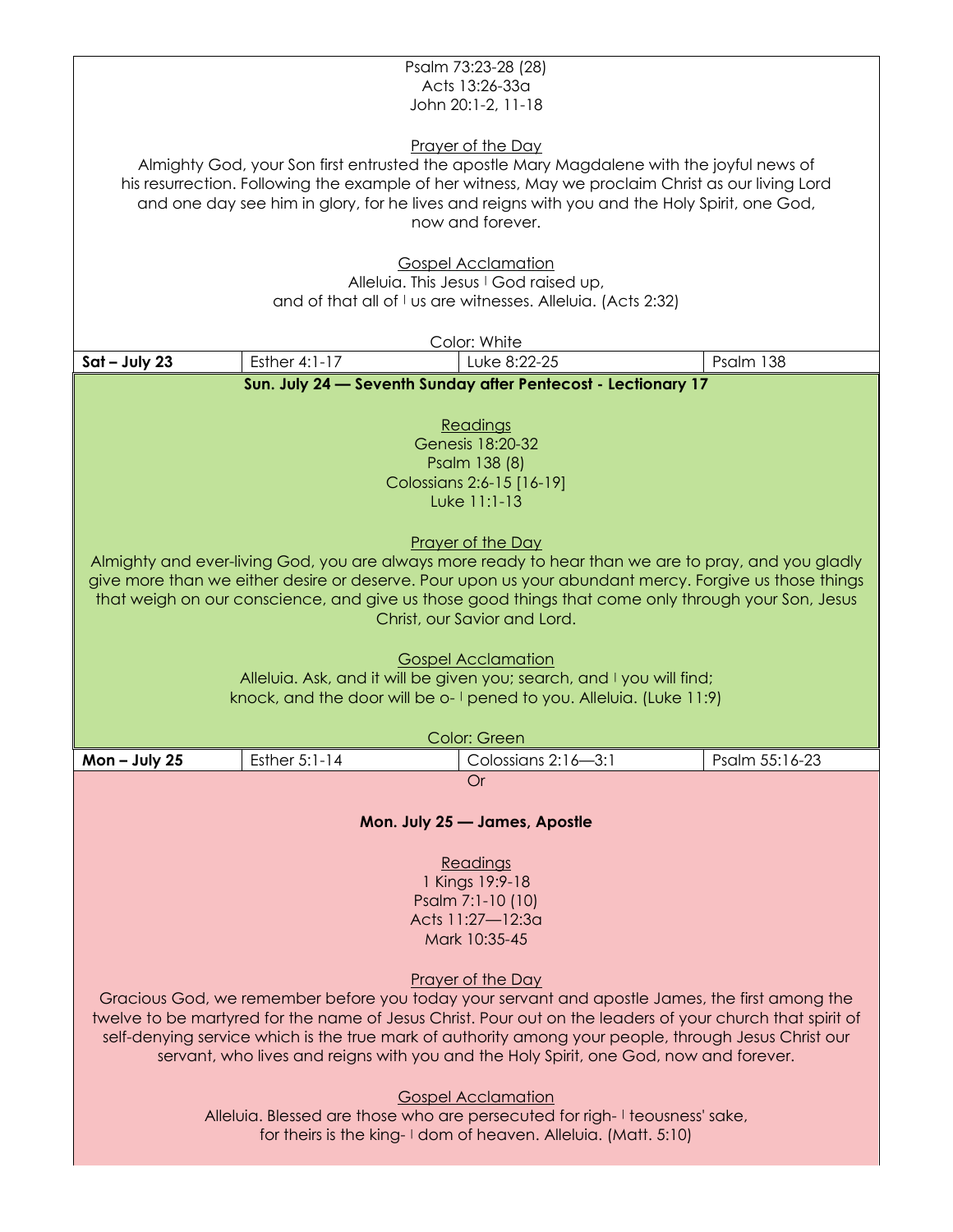| <b>Color: Scarlet/Red</b>                                                                                                                                                                                                                                                                                                                                                                                                                                                                                                                                                                           |                                      |                                                                                                              |                |  |
|-----------------------------------------------------------------------------------------------------------------------------------------------------------------------------------------------------------------------------------------------------------------------------------------------------------------------------------------------------------------------------------------------------------------------------------------------------------------------------------------------------------------------------------------------------------------------------------------------------|--------------------------------------|--------------------------------------------------------------------------------------------------------------|----------------|--|
| Tue $-$ July 26                                                                                                                                                                                                                                                                                                                                                                                                                                                                                                                                                                                     | Esther 6:1-7:6                       | Romans 9:30 - 10:4                                                                                           | Psalm 55:16-23 |  |
| Wed - July 27                                                                                                                                                                                                                                                                                                                                                                                                                                                                                                                                                                                       | Esther 7:7-8:17                      | Matthew 5:43-48                                                                                              | Psalm 55:16-23 |  |
| Thu $-$ July 28                                                                                                                                                                                                                                                                                                                                                                                                                                                                                                                                                                                     | Proverbs 23:1-11                     | Romans 11:33-36                                                                                              | Psalm 49:1-12  |  |
| Fri - July 29                                                                                                                                                                                                                                                                                                                                                                                                                                                                                                                                                                                       | Proverbs 24:1-12                     | Ephesians 4:17-24                                                                                            | Psalm 49:1-12  |  |
| $Sat - July 30$                                                                                                                                                                                                                                                                                                                                                                                                                                                                                                                                                                                     | Ecclesiastes 1:1-11                  | Mark 10:17-22                                                                                                | Psalm 49:1-12  |  |
| Sun. July 31 - Eighth Sunday after Pentecost - Lectionary 18<br>Readings<br>Ecclesiastes 1:2, 12-14; 2:18-23<br>Psalm 49:1-12 (3)<br>Colossians 3:1-11<br>Luke 12:13-21<br>Prayer of the Day<br>Benevolent God, you are the source, the guide, and the goal of our lives. Teach us to love what is<br>worth loving, to reject what is offensive to you, and to treasure what is precious in your sight,<br>through Jesus Christ, our Savior and Lord.<br><b>Gospel Acclamation</b>                                                                                                                  |                                      |                                                                                                              |                |  |
|                                                                                                                                                                                                                                                                                                                                                                                                                                                                                                                                                                                                     |                                      | Alleluia. Blessed are the I poor in spirit,<br>for theirs is the king-1 dom of heaven. Alleluia. (Matt. 5:3) |                |  |
|                                                                                                                                                                                                                                                                                                                                                                                                                                                                                                                                                                                                     |                                      | Color: Green                                                                                                 |                |  |
| Mon-Aug. 1                                                                                                                                                                                                                                                                                                                                                                                                                                                                                                                                                                                          | Ecclesiastes 2:1-17                  | Colossians 3:18-4:1                                                                                          | Psalm 127      |  |
| Tue $-$ Aug. 2                                                                                                                                                                                                                                                                                                                                                                                                                                                                                                                                                                                      | Ecclesiastes $3:16-4:8$              | Colossians 4:2-6                                                                                             | Psalm 127      |  |
| $Wed - Aug. 3$                                                                                                                                                                                                                                                                                                                                                                                                                                                                                                                                                                                      | Ecclesiastes 12:1-8,                 | Luke 12:22-31                                                                                                | Psalm 127      |  |
|                                                                                                                                                                                                                                                                                                                                                                                                                                                                                                                                                                                                     | $13 - 14$                            |                                                                                                              |                |  |
| Thu $-$ Aug. 4                                                                                                                                                                                                                                                                                                                                                                                                                                                                                                                                                                                      | Job 21:1-16                          | Romans 9:1-9                                                                                                 | Psalm 33:12-22 |  |
| Fri - Aug. $5$                                                                                                                                                                                                                                                                                                                                                                                                                                                                                                                                                                                      | Ecclesiastes 6:1-6                   | Acts 7:1-8                                                                                                   | Psalm 33:12-22 |  |
| $Sat - Aug. 6$                                                                                                                                                                                                                                                                                                                                                                                                                                                                                                                                                                                      | Genesis 11:27-32                     | Matthew 6:19-24                                                                                              | Psalm 33:12-22 |  |
| Sun. Aug. 7 - Ninth Sunday after Pentecost - Lectionary 19<br>Readings<br>Genesis 15:1-6<br>Psalm 33:12-22 (22)<br>Hebrews 11:1-3, 8-16<br>Luke 12:32-40<br>Prayer of the Day<br>Almighty God, you sent your Holy Spirit to be the life and light of your church. Open our hearts<br>to the riches of your grace, that we may be ready to receive you wherever you appear, through<br>Jesus Christ, our Savior and Lord.<br><b>Gospel Acclamation</b><br>Alleluia. Keep awake I and be ready,<br>for you do not know on what day your I Lord is coming. Alleluia. (Matt. 24:42, 44)<br>Color: Green |                                      |                                                                                                              |                |  |
| $Mon - Aug. 8$                                                                                                                                                                                                                                                                                                                                                                                                                                                                                                                                                                                      | 2 Chronicles 33:1-17                 | Hebrews 11:1-7                                                                                               | Psalm 89:1-18  |  |
| Tue $-$ Aug. 9                                                                                                                                                                                                                                                                                                                                                                                                                                                                                                                                                                                      | 2 Chronicles 34:22-33                | Hebrews 11:17-28                                                                                             | Psalm 89:1-18  |  |
| Wed - Aug 10                                                                                                                                                                                                                                                                                                                                                                                                                                                                                                                                                                                        | Jeremiah 33:14-26                    | Luke 12:41-48                                                                                                | Psalm 89:1-18  |  |
| Thu $-$ Aug. 11                                                                                                                                                                                                                                                                                                                                                                                                                                                                                                                                                                                     | Joshua 7:1, 10-26<br>1 Samuel 5:1-12 | Hebrews 10:26-31                                                                                             | Psalm 82       |  |
| Fri – Aug. $12$                                                                                                                                                                                                                                                                                                                                                                                                                                                                                                                                                                                     |                                      | Hebrews 10:32-39                                                                                             | Psalm 82       |  |
| $Sat - Aug. 13$                                                                                                                                                                                                                                                                                                                                                                                                                                                                                                                                                                                     | 1 Samuel 6:1-16                      | Matthew 24:15-27                                                                                             | Psalm 82       |  |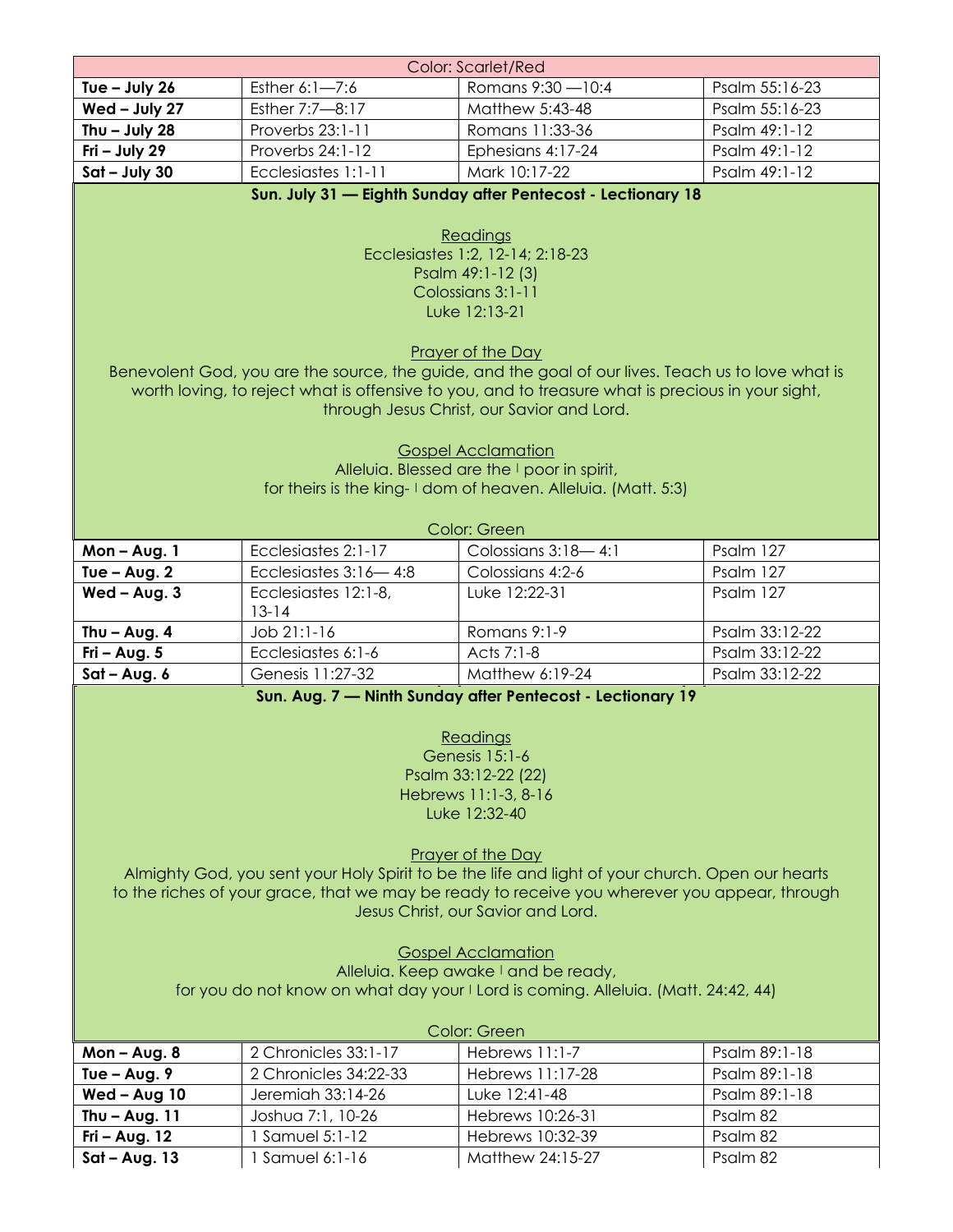| Sun. Aug. 14 - Tenth Sunday after Pentecost - Lectionary 20                                                                                                                                                                                                                                                                                                                                                                                                                                                                                                                                                                                                                                    |                      |                 |               |  |
|------------------------------------------------------------------------------------------------------------------------------------------------------------------------------------------------------------------------------------------------------------------------------------------------------------------------------------------------------------------------------------------------------------------------------------------------------------------------------------------------------------------------------------------------------------------------------------------------------------------------------------------------------------------------------------------------|----------------------|-----------------|---------------|--|
| Readings<br>Jeremiah 23:23-29<br>Psalm 82 (8)<br>Hebrews 11:29-12:2<br>Luke 12:49-56<br>Prayer of the Day<br>O God, judge eternal, you love justice and hate oppression, and you call us to share your zeal<br>for truth. Give us courage to take our stand with all victims of bloodshed and greed, and, following<br>your servants and prophets, to look to the pioneer and perfecter of our faith, your Son, Jesus Christ,<br>our Savior and Lord.<br><b>Gospel Acclamation</b><br>Alleluia. My sheep I hear my voice.<br>I know them, and they I follow me. Alleluia. (John 10:27)                                                                                                         |                      |                 |               |  |
|                                                                                                                                                                                                                                                                                                                                                                                                                                                                                                                                                                                                                                                                                                |                      | Color: Green    |               |  |
| Mon-Aug. 15                                                                                                                                                                                                                                                                                                                                                                                                                                                                                                                                                                                                                                                                                    | Jeremiah 23:30-40    | 1 John 4:1-6    | Psalm 32      |  |
| Or<br>Mon. Aug. 15 - Mary, Mother of Our Lord<br>Readings<br>Isaiah 61:7-11<br>Psalm 34:1-9 (3)<br>Galatians 4:4-7<br>Luke 1:46-55<br>Prayer of the Day<br>Almighty God, in choosing the virgin Mary to be the mother of your Son, you made known your<br>gracious regard for the poor, the lowly, and the despised. Grant us grace to receive your word in<br>humility, and so to be made one with your Son, Jesus Christ our Savior and Lord, who lives and reigns<br>with you and the Holy Spirit, one God, now and forever.<br><b>Gospel Acclamation</b><br>Alleluia. Greetings, O favored one! The I Lord is with you.<br>The Holy Spirit will I come upon you. Alleluia. (Luke 1:28, 35) |                      |                 |               |  |
| Tue $-$ Aug. 16                                                                                                                                                                                                                                                                                                                                                                                                                                                                                                                                                                                                                                                                                | Jeremiah 25:15-29    | Acts 7:44-53    | Psalm 32      |  |
| Wed - Aug. 17                                                                                                                                                                                                                                                                                                                                                                                                                                                                                                                                                                                                                                                                                  | Jeremiah 25:30-38    | Luke 19:45-48   | Psalm 32      |  |
| Thu $-$ Aug. 18                                                                                                                                                                                                                                                                                                                                                                                                                                                                                                                                                                                                                                                                                | Numbers 15:32-41     | Hebrews 12:3-17 | Psalm 103:1-8 |  |
| $Fri - Aug. 19$                                                                                                                                                                                                                                                                                                                                                                                                                                                                                                                                                                                                                                                                                | 2 Chronicles 8:12-15 | Acts 17:1-9     | Psalm 103:1-8 |  |
| $Sat - Aug. 20$                                                                                                                                                                                                                                                                                                                                                                                                                                                                                                                                                                                                                                                                                | Nehemiah 13:15-22    | Luke 6:1-5      | Psalm 103:1-8 |  |
| Sun. Aug. 21 - Eleventh Sunday after Pentecost - Lectionary 21<br>Readings<br>Isaiah 58:9b-14<br>Psalm 103:1-8 (4)<br><b>Hebrews 12:18-29</b><br>Luke 13:10-17<br>Prayer of the Day<br>O God, mighty and immortal, you know that as fragile creatures surrounded by great dangers, we                                                                                                                                                                                                                                                                                                                                                                                                          |                      |                 |               |  |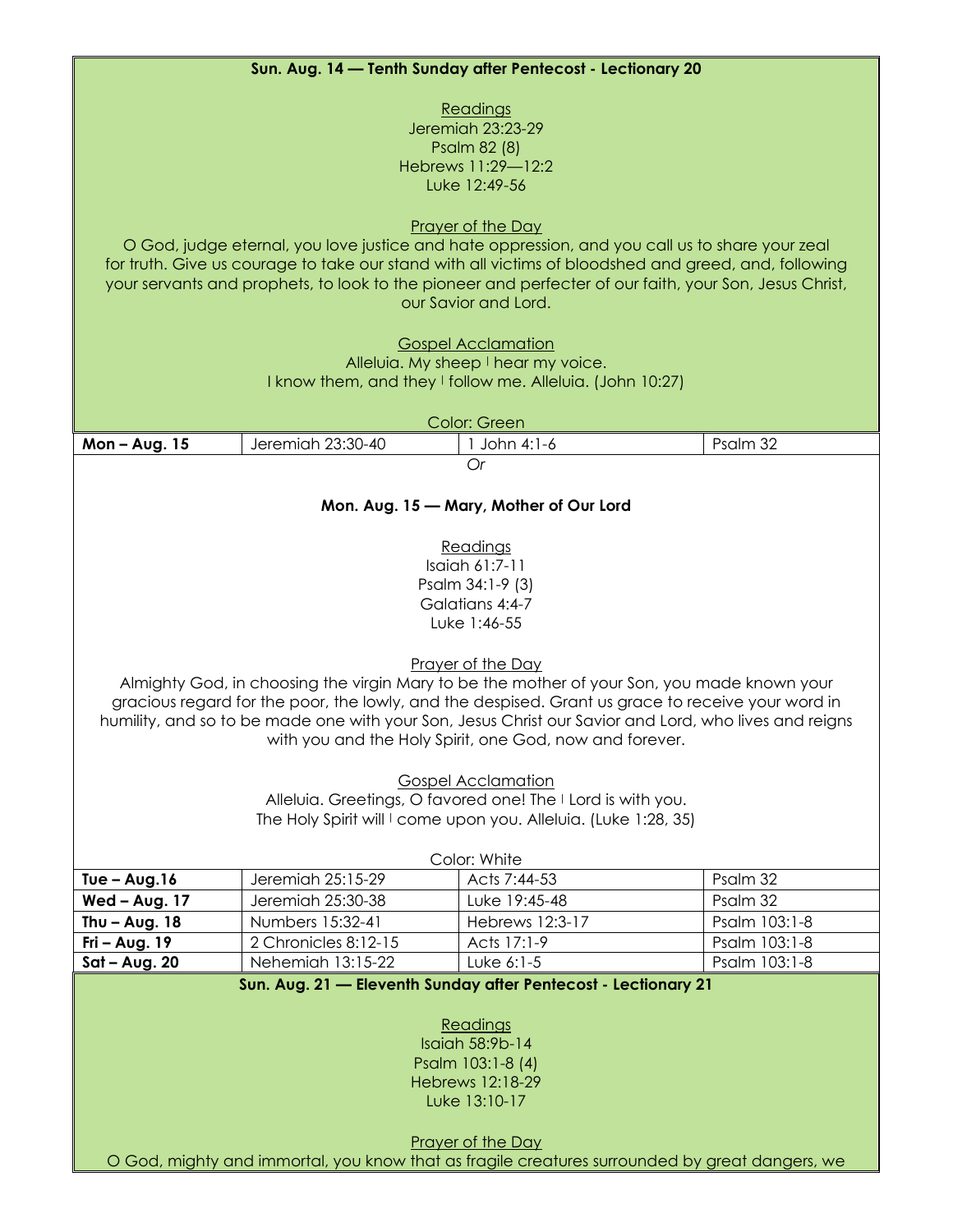cannot by ourselves stand upright. Give us strength of mind and body, so that even when we suffer because of human sin, we may rise victorious through your Son, Jesus Christ, our Savior and Lord.

> Gospel Acclamation Alleluia. The crowd I was rejoicing at the wonderful things that Je- I sus was doing. Alleluia. (Luke 13:17)

| Color: Green    |                  |                    |                 |
|-----------------|------------------|--------------------|-----------------|
| Mon – Aug. 22   | Ezekiel 20:1-17  | Hebrews $3:7-4:11$ | Psalm 109:21-31 |
| Tue $-$ Aug. 23 | Ezekiel 20:18-32 | Revelation 3:7-13  | Psalm 109:21-31 |
| Wed - Aug. 24   | Ezekiel 20:33-44 | Luke 6:6-11        | Psalm 109:21-31 |
| Or              |                  |                    |                 |

#### **Wed. Aug. 24 — Bartholomew, Apostle**

Readings Exodus 19:1-6 Psalm 12 (6) 1 Corinthians 12:27-31a John 1:43-51

#### Prayer of the Day

Almighty and everlasting God, you gave to your apostle Bartholomew grace truly to believe and courageously to preach your word. Grant that your church May proclaim the good news to the ends of the earth, through Jesus Christ, our Savior and Lord, who lives and reigns with you and the Holy Spirit, one God, now and forever.

Gospel Acclamation

Alleluia. How beautiful upon the mountains are the feet of the messenger who an- | nounces peace, who brings good news, who announc- I es salvation. Alleluia. (Isa. 52:7)

| Color: Scarlet/Red |                        |                  |           |  |
|--------------------|------------------------|------------------|-----------|--|
| Thu – Aug. $25$    | Proverbs 15:13-17      | Peter 3:8-12     | Psalm 112 |  |
| Fri – Aug. $26$    | Proverbs 18:6-12       | Peter 4:7-11     | Psalm 112 |  |
| Sat – Aug. 27      | Proverbs 21:1-4, 24-26 | Matthew 20:20-28 | Psalm 112 |  |

#### **Sun. Aug. 28 — Twelfth Sunday after Pentecost - Lectionary 22**

Readings Proverbs 25:6-7 Sirach 10:12-18 {alternate} Psalm 112 (4) Hebrews 13:1-8, 15-16 Luke 14:1, 7-14

Prayer of the Day

O God, you resist those who are proud and give grace to those who are humble. Give us the humility of your Son, that we may embody the generosity of Jesus Christ, our Savior and Lord.

> Gospel Acclamation Alleluia. Take my yoke upon you, and I learn from me; for I am gentle and hum- I ble in heart. Alleluia. (Matt. 11:29)

| Color: Green |                      |                 |                 |
|--------------|----------------------|-----------------|-----------------|
| Mon – Aug 29 | 2 Chronicles 12:1-12 | Hebrews 13:7-21 | Psalm 119:65-72 |
| Tue – Aug 30 | Isaiah 2:12-17       | Titus 1:1-9     | Psalm 119:65-72 |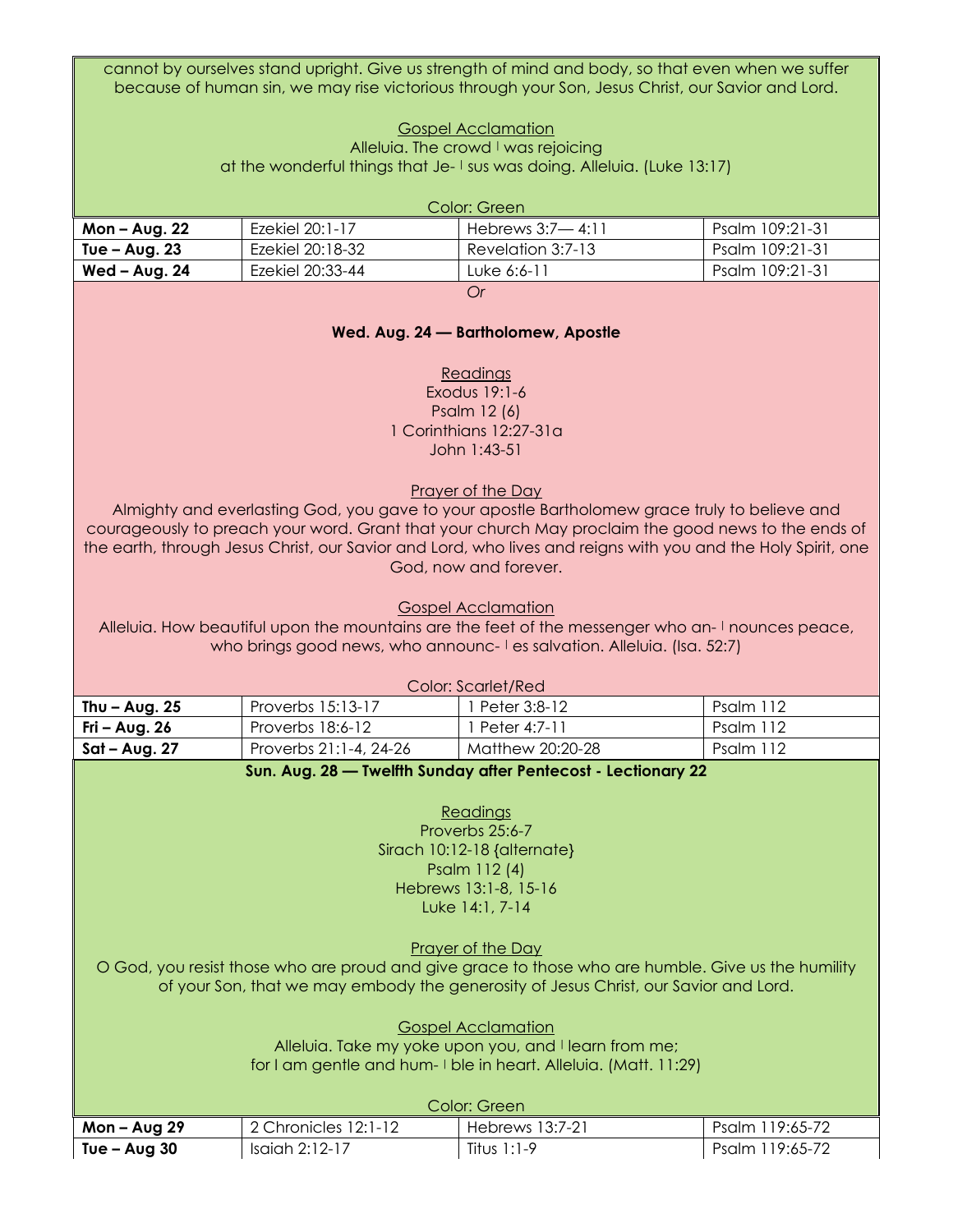| Wed - Aug 31                                                   | Isaiah 57:14-21          | Luke 14:15-24                                                                                                                                                                                               | Psalm 119:65-72 |
|----------------------------------------------------------------|--------------------------|-------------------------------------------------------------------------------------------------------------------------------------------------------------------------------------------------------------|-----------------|
| Thu $-$ Sep 1                                                  | Genesis 39:1-23          | Philippians 2:25-30                                                                                                                                                                                         | Psalm 1         |
| $Fri-Sep2$                                                     | Deuteronomy 7:12-26      | Colossians 4:7-17                                                                                                                                                                                           | Psalm 1         |
| $Sat - Sep3$                                                   | Deuteronomy 29:2-20      | Matthew 10:34-42                                                                                                                                                                                            | Psalm 1         |
|                                                                |                          | Sun. Sep. 4 - Thirteenth Sunday after Pentecost - Lectionary 23                                                                                                                                             |                 |
|                                                                |                          |                                                                                                                                                                                                             |                 |
|                                                                |                          | Readings                                                                                                                                                                                                    |                 |
|                                                                |                          | Deuteronomy 30:15-20                                                                                                                                                                                        |                 |
|                                                                |                          | Psalm $1(3)$                                                                                                                                                                                                |                 |
|                                                                |                          | Philemon 1-21<br>Luke 14:25-33                                                                                                                                                                              |                 |
|                                                                |                          |                                                                                                                                                                                                             |                 |
|                                                                |                          | Prayer of the Day                                                                                                                                                                                           |                 |
|                                                                |                          | Direct us, O Lord God, in all our doings with your continual help, that in all our works, begun,                                                                                                            |                 |
|                                                                |                          | continued, and ended in you, we may glorify your holy name; and finally, by your mercy, bring                                                                                                               |                 |
|                                                                |                          | us to everlasting life, through Jesus Christ, our Savior and Lord.                                                                                                                                          |                 |
|                                                                |                          |                                                                                                                                                                                                             |                 |
|                                                                |                          | <b>Gospel Acclamation</b>                                                                                                                                                                                   |                 |
|                                                                |                          | Alleluia. Let your face shine up-I on your servant,                                                                                                                                                         |                 |
|                                                                |                          | and teach I me your statutes. Alleluia. (Ps. 119:135)                                                                                                                                                       |                 |
|                                                                |                          | Color: Green                                                                                                                                                                                                |                 |
| Mon-Sep $5$                                                    | 2 Kings 17:24-41         | 1 Timothy $3:14 - 4:5$                                                                                                                                                                                      | Psalm 101       |
| Tue $-$ Sep $6$                                                | 2 Kings 18:9-18          | 1 Timothy 4:6-16                                                                                                                                                                                            | Psalm 101       |
| $Wed - Sep 7$                                                  | 2 Kings 18:19-25; 19:1-7 | Luke 18:18-30                                                                                                                                                                                               | Psalm 101       |
| Thu $-$ Sep 8                                                  | Genesis 6:1-6            | 1 Timothy 1:1-11                                                                                                                                                                                            | Psalm 51:1-10   |
| $Fri-Sep9$                                                     | Genesis 7:6-10; 8:1-5    | 2 Peter 2:1-10a                                                                                                                                                                                             | Psalm 51:1-10   |
| $Sat - Sep 10$                                                 | Genesis 8:20-9:7         | John 10:11-21                                                                                                                                                                                               | Psalm 51:1-10   |
|                                                                |                          | Sun. Sep. 11 - Fourteenth Sunday after Pentecost - Lectionary 24                                                                                                                                            |                 |
|                                                                |                          |                                                                                                                                                                                                             |                 |
|                                                                |                          | Readings                                                                                                                                                                                                    |                 |
|                                                                |                          | Exodus 32:7-14                                                                                                                                                                                              |                 |
|                                                                |                          | Psalm 51:1-10 (1)                                                                                                                                                                                           |                 |
|                                                                |                          | 1 Timothy 1:12-17                                                                                                                                                                                           |                 |
|                                                                |                          | Luke 15:1-10                                                                                                                                                                                                |                 |
|                                                                |                          |                                                                                                                                                                                                             |                 |
|                                                                |                          | Prayer of the Day                                                                                                                                                                                           |                 |
|                                                                |                          | O God, overflowing with mercy and compassion, you lead back to yourself all those who go astray.<br>Preserve your people in your loving care, that we may reject whatever is contrary to you and may follow |                 |
|                                                                |                          | all things that sustain our life in your Son, Jesus Christ, our Savior and Lord.                                                                                                                            |                 |
|                                                                |                          |                                                                                                                                                                                                             |                 |
| <b>Gospel Acclamation</b>                                      |                          |                                                                                                                                                                                                             |                 |
| Alleluia. There is joy in the presence of the an-I gels of God |                          |                                                                                                                                                                                                             |                 |
|                                                                |                          | over one sinner I who repents. Alleluia. (Luke 15:10)                                                                                                                                                       |                 |
|                                                                |                          |                                                                                                                                                                                                             |                 |
|                                                                |                          | Color: Green                                                                                                                                                                                                |                 |
| Mon-Sep $12$                                                   | Amos 7:1-6               | 1 Timothy 1:18-20                                                                                                                                                                                           | Psalm 73        |
| Tue $-$ Sep 13                                                 | Jonah 3:1-10             | 2 Peter 3:8-13                                                                                                                                                                                              | Psalm 73        |
| Wed-Sep 14                                                     | Job 40:6-14; 42:1-6      | Luke 22:31-33, 54-62                                                                                                                                                                                        | Psalm 73        |
|                                                                |                          | <b>Or</b>                                                                                                                                                                                                   |                 |
|                                                                |                          |                                                                                                                                                                                                             |                 |
| Wed. Sep. 14 - Holy Cross Day                                  |                          |                                                                                                                                                                                                             |                 |
| Readings                                                       |                          |                                                                                                                                                                                                             |                 |
|                                                                |                          | Numbers 21:4b-9                                                                                                                                                                                             |                 |
|                                                                |                          |                                                                                                                                                                                                             |                 |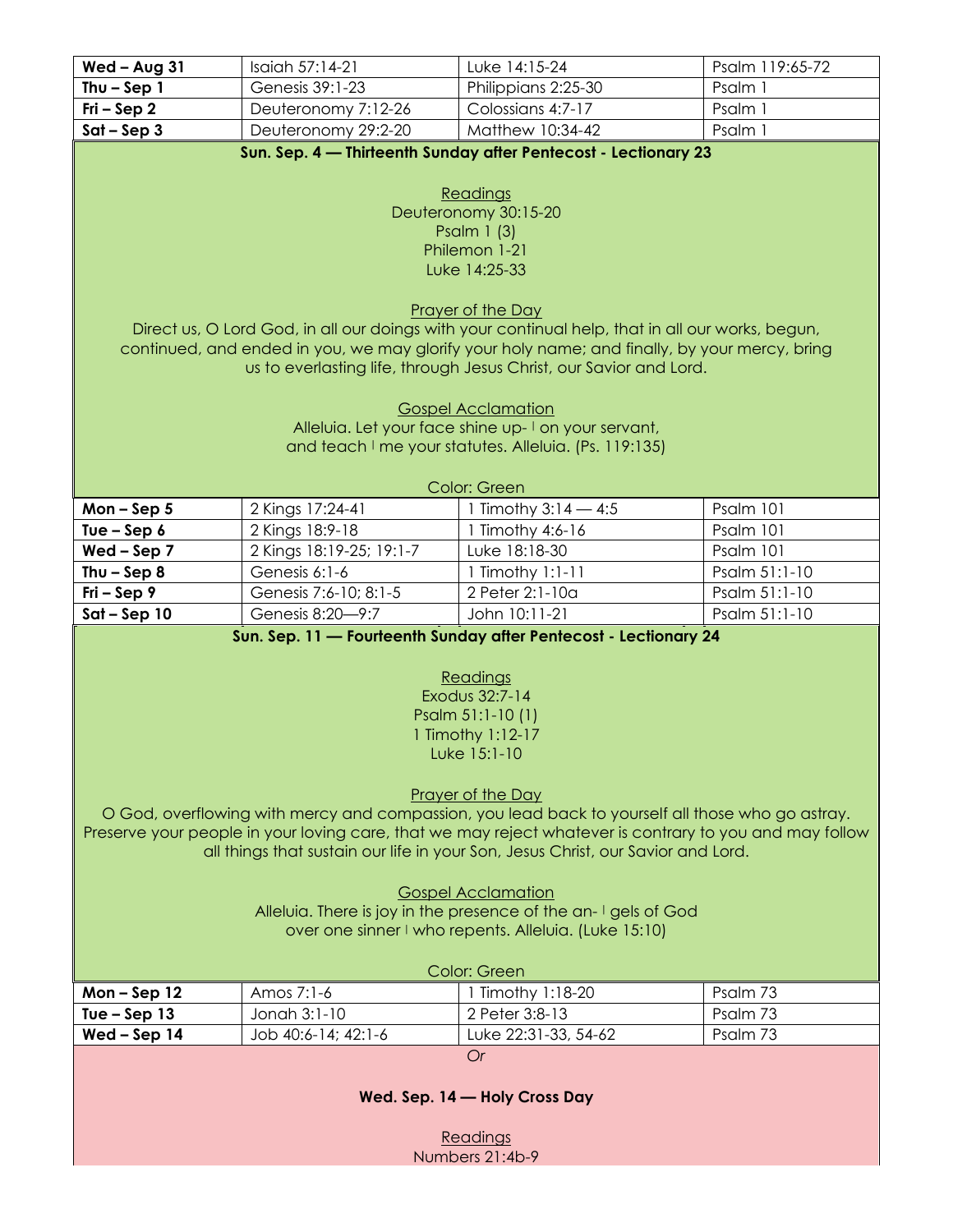#### Psalm 98:1-4 (1) Psalm 78:1-2, 34-38 (35) {alternate} 1 Corinthians 1:18-24 John 3:13-17

#### Prayer of the Day

Almighty God, your Son Jesus Christ was lifted high upon the cross so that he might draw the whole world to himself. To those who look upon the cross, grant your wisdom, healing, and eternal life, through Jesus Christ, our Savior and Lord, who lives and reigns with you and the Holy Spirit, one God, now and forever.

> Gospel Acclamation Alleluia. May I never boast of I anything except the cross of our Lord | Jesus Christ. Alleluia. (Gal. 6:14)

#### Color: Scarlet/Red

| Thu – Sep $15$         | Exodus 23:1-9    | Romans 3:1-8   | Psalm 113 |
|------------------------|------------------|----------------|-----------|
| Fri – Sep 16           | Ezekiel 22:17-31 | Romans 8:31-39 | Psalm 113 |
| $\sqrt{5}$ at – Sep 17 | Isaiah $5:8-23$  | Mark 12:41-44  | Psalm 113 |

#### **Sun. Sep. 18 – Fifteenth Sunday after Pentecost - Lectionary 25**

Readings Amos 8:4-7 Psalm 113 (7) 1 Timothy 2:1-7 Luke 16:1-13

#### Prayer of the Day

God among us, we gather in the name of your Son to learn love for one another. Keep our feet from evil paths. Turn our minds to your wisdom and our hearts to the grace revealed in your Son, Jesus Christ, our Savior and Lord.

Gospel Acclamation

Alleluia. Live your life in a manner worthy of the gos- I pel of Christ; strive side by side for the faith I of the gospel. Alleluia. (Phil. 1:27)

| Color: Green                                                             |                   |             |          |  |
|--------------------------------------------------------------------------|-------------------|-------------|----------|--|
| $Mon - Sep 19$                                                           | Proverbs 14:12-31 | Acts 4:1-12 | Psalm 12 |  |
| 1 Corinthians 9:19-23<br>Tue – Sep $20$<br>Proverbs $17:1-5$<br>Psalm 12 |                   |             |          |  |
| Luke 20:45-21:4<br>Proverbs 21:10-16<br>Wed $-$ Sep 21<br>Psalm 12       |                   |             |          |  |
|                                                                          |                   |             |          |  |

*Or*

#### **Sat. Sep. 21 — Matthew, Apostle and Evangelist**

Readings Ezekiel 2:8—3:11 Psalm 119:33-40 (33) Ephesians 2:4-10 Matthew 9:9-13

Prayer of the Day

Almighty God, your Son our Savior called a despised tax collector to become one of his apostles. Help us, like Matthew, to respond to the transforming call of Jesus Christ, who lives and reigns with you and the Holy Spirit, one God, now and forever.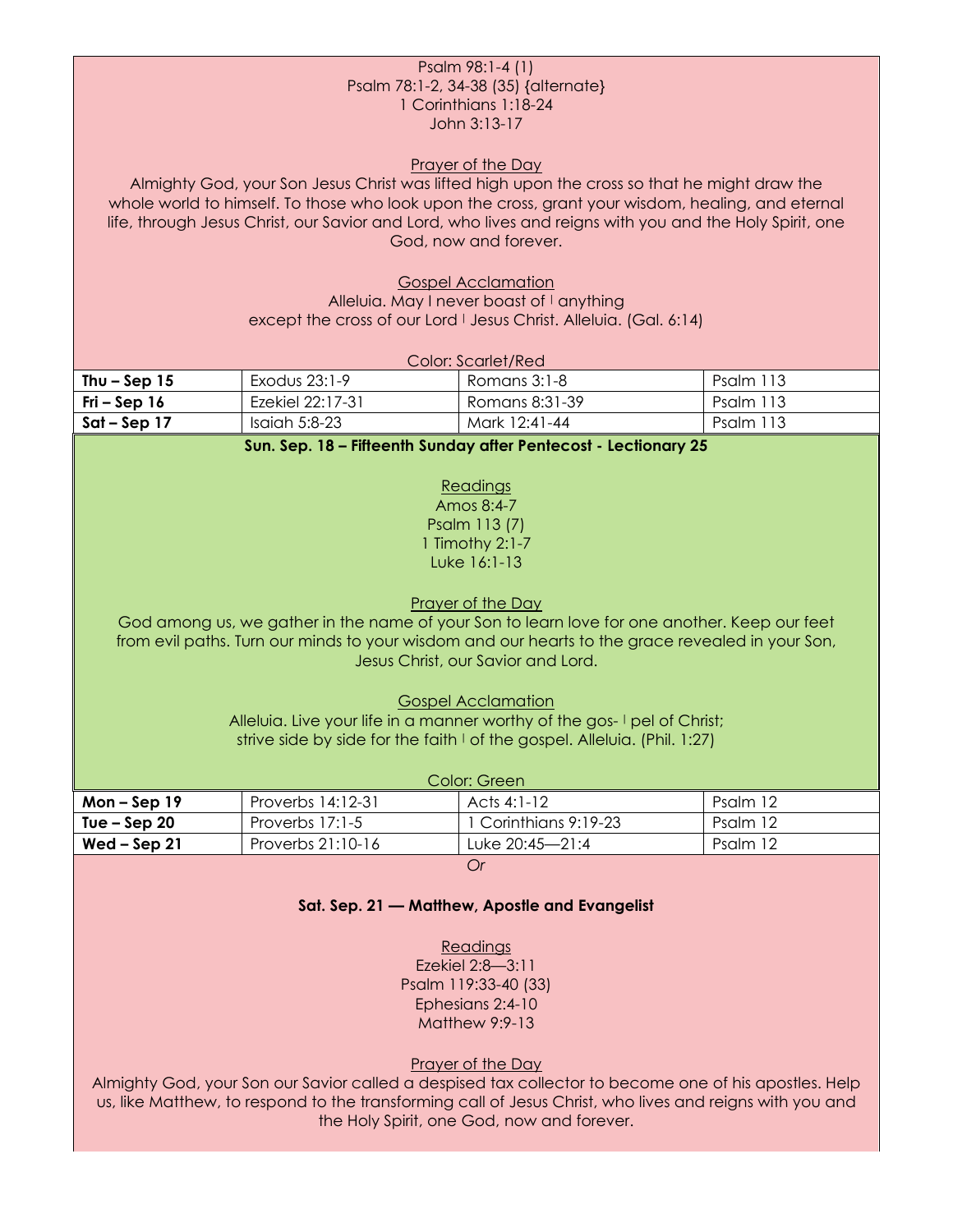|                                                                              |                        | <b>Gospel Acclamation</b>                                                                                     |              |  |
|------------------------------------------------------------------------------|------------------------|---------------------------------------------------------------------------------------------------------------|--------------|--|
| Alleluia. You will be my witnesses in Jerusalem, in all Judea I and Samaria, |                        |                                                                                                               |              |  |
| and to the ends I of the earth. Alleluia. (Acts 1:8)                         |                        |                                                                                                               |              |  |
|                                                                              |                        |                                                                                                               |              |  |
|                                                                              |                        | <b>Color: Scarlet/Red</b>                                                                                     |              |  |
| Thu $-$ Sep 22                                                               | Proverbs 22:2-16       | 2 Corinthians 8:8-15                                                                                          | Psalm 146    |  |
| $Fi-Sep. 23$                                                                 | Proverbs 28:3-10       | Ephesians 2:1-10                                                                                              | Psalm 146    |  |
| $Sat - Sep. 24$                                                              | Proverbs 28:11-28      | Luke 9:43b-48                                                                                                 | Psalm 146    |  |
|                                                                              |                        | Sun. Sep. 25 - Sixteenth Sunday after Pentecost - Lectionary 26                                               |              |  |
|                                                                              |                        |                                                                                                               |              |  |
|                                                                              |                        | Readings                                                                                                      |              |  |
|                                                                              |                        | Amos 6:1a, 4-7                                                                                                |              |  |
|                                                                              |                        | Psalm 146 (7)                                                                                                 |              |  |
|                                                                              |                        | 1 Timothy 6:6-19                                                                                              |              |  |
|                                                                              |                        | Luke 16:19-31                                                                                                 |              |  |
|                                                                              |                        |                                                                                                               |              |  |
|                                                                              |                        | Prayer of the Day                                                                                             |              |  |
|                                                                              |                        | O God, rich in mercy, you look with compassion on this troubled world. Feed us with                           |              |  |
|                                                                              |                        | your grace, and grant us the treasure that comes only from you, through Jesus Christ,<br>our Savior and Lord. |              |  |
|                                                                              |                        |                                                                                                               |              |  |
|                                                                              |                        | <b>Gospel Acclamation</b>                                                                                     |              |  |
|                                                                              |                        | Alleluia. You know the generous act of our Lord Jesus Christ, that though he was rich,                        |              |  |
|                                                                              |                        | yet for your sakes he I became poor,                                                                          |              |  |
|                                                                              |                        | so that by his poverty you might I become rich. Alleluia. (2 Cor. 8:9)                                        |              |  |
|                                                                              |                        |                                                                                                               |              |  |
|                                                                              |                        | Color: Green                                                                                                  |              |  |
|                                                                              |                        |                                                                                                               |              |  |
|                                                                              |                        |                                                                                                               |              |  |
| $Mon - Sep 26$                                                               | Amos 6:8-14            | Revelation 3:14-22                                                                                            | Psalm 62     |  |
|                                                                              | Hosea 10:9-15          | James 5:1-6                                                                                                   | Psalm 62     |  |
| $Wed - Sep 28$                                                               | Hosea 12:2-14          | Matthew 19:16-22                                                                                              | Psalm 62     |  |
|                                                                              | 2 Kings 18:1-8, 28-36  | Revelation 2:8-11                                                                                             | Psalm 37:1-9 |  |
|                                                                              |                        | Or                                                                                                            |              |  |
|                                                                              |                        |                                                                                                               |              |  |
| Tue $-$ Sep 27<br>Thu $-$ Sep 29                                             |                        | Sun. Sep. 29 - Michael and All Angels                                                                         |              |  |
|                                                                              |                        |                                                                                                               |              |  |
|                                                                              |                        | Readings<br>Daniel 10:10-14; 12:1-3                                                                           |              |  |
|                                                                              |                        |                                                                                                               |              |  |
|                                                                              |                        | Psalm 103:1-5, 20-22 (20-21)<br>Revelation 12:7-12                                                            |              |  |
|                                                                              |                        | Luke 10:17-20                                                                                                 |              |  |
|                                                                              |                        |                                                                                                               |              |  |
|                                                                              |                        | Prayer of the Day                                                                                             |              |  |
|                                                                              |                        | Everlasting God, you have wonderfully established the ministries of angels and mortals. Mercifully grant      |              |  |
|                                                                              |                        | that as Michael and the angels contend against the cosmic forces of evil, so by your direction they may       |              |  |
|                                                                              |                        | help and defend us here on earth, through your Son, Jesus Christ our Lord, who lives and reigns with you      |              |  |
|                                                                              |                        | and the Holy Spirit, one God whom we worship and praise with angels and archangels and all the                |              |  |
|                                                                              |                        | company of heaven, now and forever.                                                                           |              |  |
|                                                                              |                        |                                                                                                               |              |  |
|                                                                              |                        | <b>Gospel Acclamation</b>                                                                                     |              |  |
|                                                                              |                        | Alleluia. Bless the I Lord, you angels,                                                                       |              |  |
|                                                                              |                        | you mighty ones who I do God's bidding. Alleluia. (Ps. 103:20)                                                |              |  |
|                                                                              |                        |                                                                                                               |              |  |
| $Fi-Sep30$                                                                   | 2 Kings 19:8-20, 35-37 | Color: White<br>Revelation 2:12-29                                                                            | Psalm 37:1-9 |  |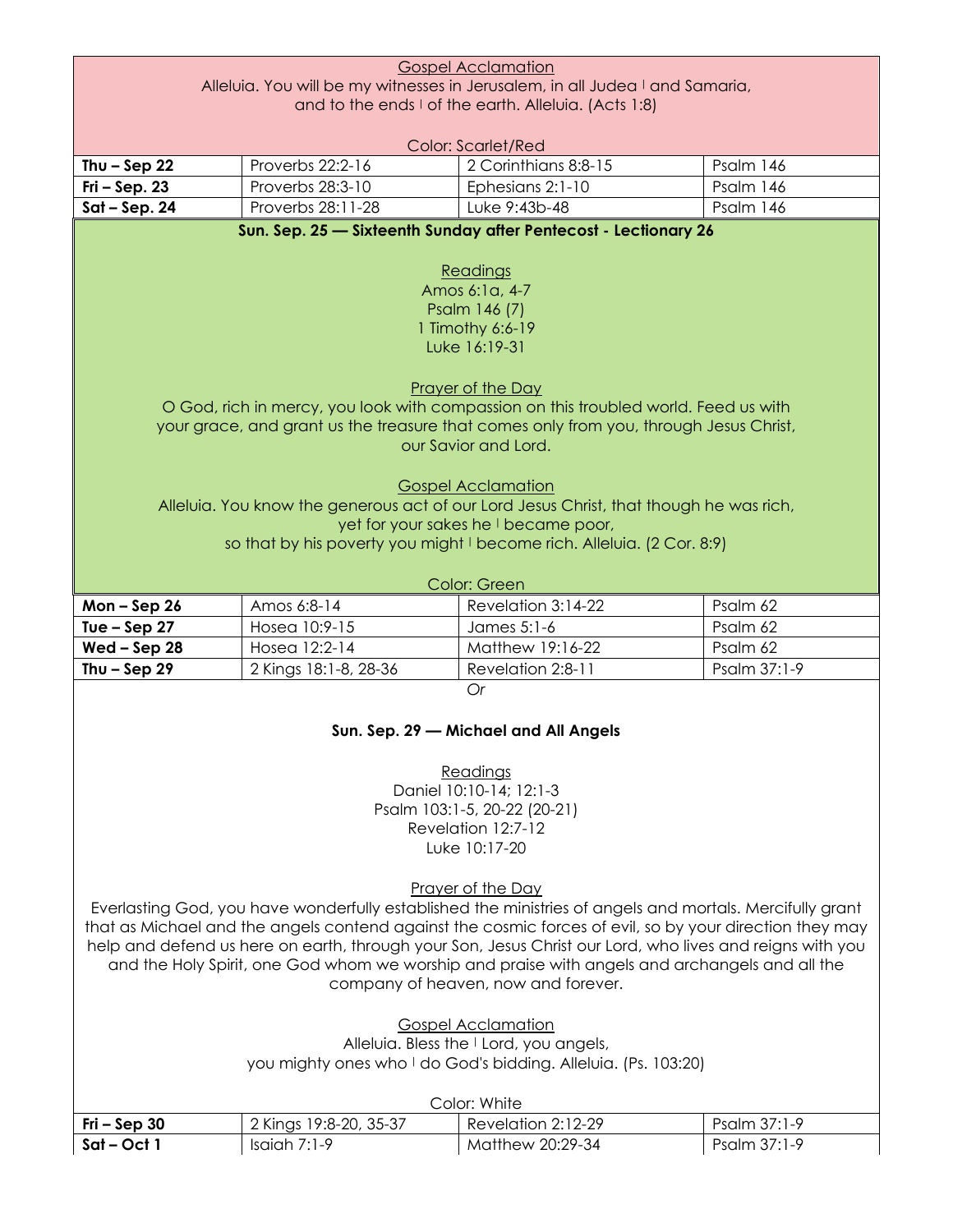#### **Sun. Oct. 2 — Seventeenth Sunday after Pentecost - Lectionary 27**

**Readings** Habakkuk 1:1-4; 2:1-4 Psalm 37:1-9 (5) 2 Timothy 1:1-14 Luke 17:5-10

Prayer of the Day

Benevolent, merciful God: When we are empty, fill us. When we are weak in faith, strengthen us. When we are cold in love, warm us, that with fervor we may love our neighbors and serve them for the sake of your Son, Jesus Christ, our Savior and Lord.

Gospel Acclamation

Alleluia. The word of the Lord en- I dures forever. That word is the good news that was an- | nounced to you. Alleluia. (1 Pet. 1:25)

| Color: Green  |                    |                      |           |
|---------------|--------------------|----------------------|-----------|
| $Mon - Oct 3$ | Habakkuk 1:5-17    | James 1:2-11         | Psalm 3   |
| Tue $-$ Oct 4 | Habakkuk 2:5-11    | John 5:1-5, 13-21    | Psalm 3   |
| Wed $-$ Oct 5 | Habakkuk 2:12-20   | Mark 11:12-14, 20-24 | Psalm 3   |
| Thu $-$ Oct 6 | Leviticus 14:33-53 | 2 Timothy 1:13-18    | Psalm 111 |
| $Fri - Oct 7$ | Numbers 4:34 - 5:4 | 2 Timothy 2:1-7      | Psalm 111 |
| Sat-Oct 8     | Numbers 12:1-15    | Luke 5:12-16         | Psalm 111 |

#### **Sun. Oct. 9 — Eighteenth Sunday after Pentecost - Lectionary 28**

| Readings             |
|----------------------|
| 2 Kings 5:1-3, 7-15c |
| Psalm 111 (1)        |
| 2 Timothy 2:8-15     |
| Luke 17:11-19        |

Prayer of the Day

Almighty and most merciful God, your bountiful goodness fills all creation. Keep us safe from all that may hurt us, that, whole and well in body and spirit, we may with grateful hearts accomplish all that you would have us do, through Jesus Christ, our Savior and Lord.

> Gospel Acclamation Alleluig. Give thanks in all I circumstances: for this is the will of God in Christ Je- I sus for you. Alleluia. (1 Thess. 5:18)

| Color: Green |                     |                                             |                                                                                                       |  |  |
|--------------|---------------------|---------------------------------------------|-------------------------------------------------------------------------------------------------------|--|--|
| Mon-Oct 10   | 2 Kings 5:15-19a    | Acts 26:24-29                               | Psalm 61                                                                                              |  |  |
|              |                     | Or                                          |                                                                                                       |  |  |
|              |                     |                                             |                                                                                                       |  |  |
|              |                     | Mon. Oct. 10 - Day of Thanksgiving (Canada) |                                                                                                       |  |  |
|              |                     |                                             |                                                                                                       |  |  |
|              |                     | Readings                                    |                                                                                                       |  |  |
|              | Deuteronomy 26:1-11 |                                             |                                                                                                       |  |  |
|              | Psalm 100 (4)       |                                             |                                                                                                       |  |  |
|              | Philippians 4:4-9   |                                             |                                                                                                       |  |  |
|              |                     | John 6:25-35                                |                                                                                                       |  |  |
|              |                     |                                             |                                                                                                       |  |  |
|              | Prayer of the Day   |                                             |                                                                                                       |  |  |
|              |                     |                                             | Almighty God our Father, your generous goodness comes to us new every day. By the work of your Spirit |  |  |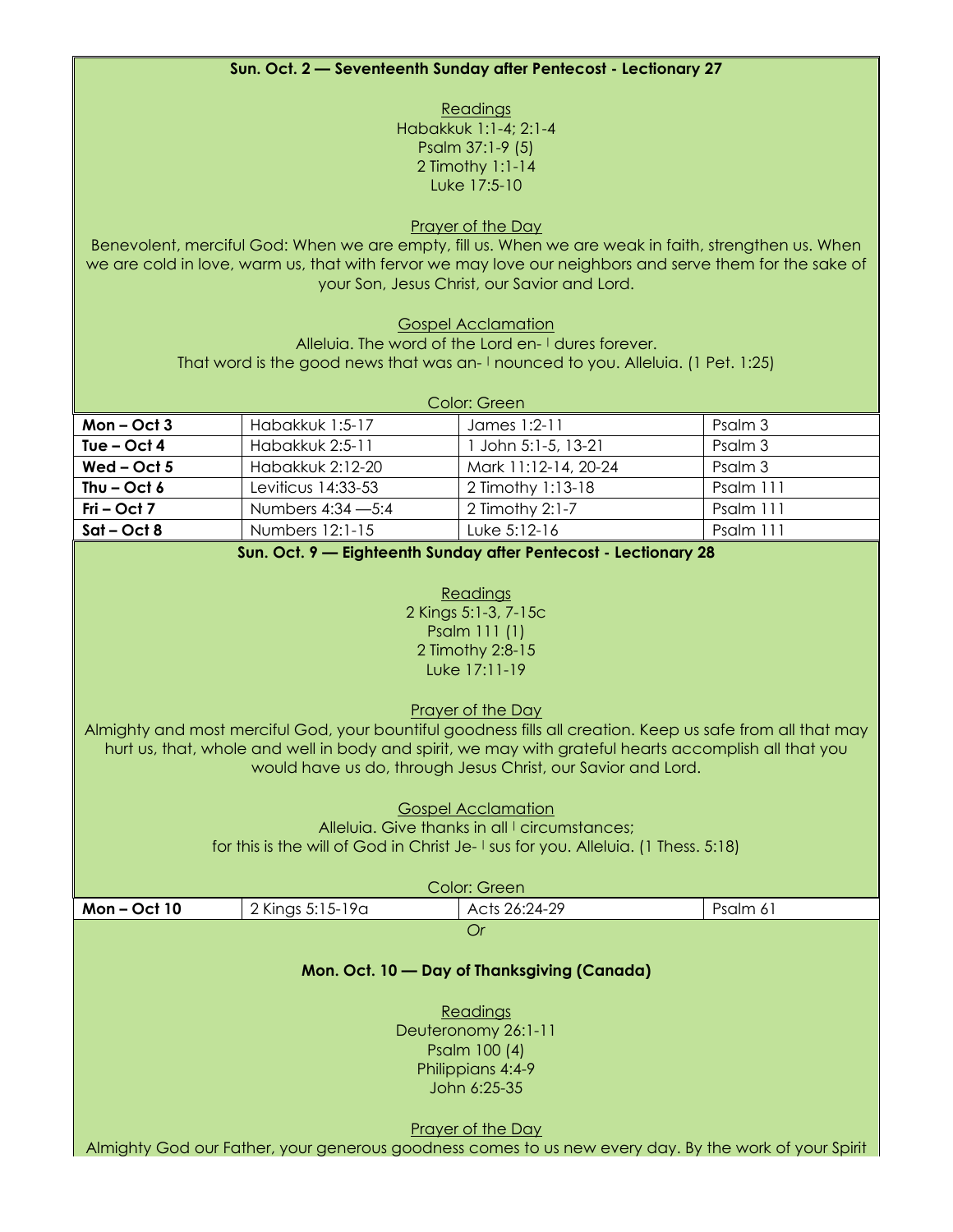lead us to acknowledge your goodness, give thanks for your benefits, and serve you in willing obedience, through Jesus Christ, our Savior and Lord.

Gospel Acclamation

Alleluia. God is able to provide you with every blessing I in abundance, so that by always having enough of everything, you May share abundantly in ev- | 'ry good work. Alleluia. (2 Cor. 9:8)

| Color: Green (color of the season) |                    |                   |           |  |
|------------------------------------|--------------------|-------------------|-----------|--|
| Tue – Oct $11$                     | 2 Kings 5:19b-27   | Ephesians 6:10-20 | Psalm 61  |  |
| Wed – Oct $12$                     | 2 Kings 15:1-7     | Matthew 10:5-15   | Psalm 61  |  |
| Thu $-$ Oct 13                     | Isaiah 54:11-17    | Acts 17:22-34     | Psalm 121 |  |
| Fri – Oct 14                       | Genesis 31:43-32:2 | 2 Timothy 2:14-26 | Psalm 121 |  |
| $Sat-Oct15$                        | Genesis 32:3-21    | Mark 10:46-52     | Psalm 121 |  |

#### **Sun. Oct. 16 — Nineteenth Sunday after Pentecost - Lectionary 29**

*Luke, Evangelist, may be observed (see Oct. 18).*

#### **Readings**

Genesis 32:22-31 Psalm 121 (2) 2 Timothy 3:14—4:5 Luke 18:1-8

Prayer of the Day

O Lord God, tireless guardian of your people, you are always ready to hear our cries. Teach us to rely day and night on your care. Inspire us to seek your enduring justice for all this suffering world, through Jesus Christ, our Savior and Lord.

> Gospel Acclamation Alleluia. The word of God is liv- I ing and active, able to judge the thoughts and intentions | of the heart. Alleluia. (Heb. 4:12)

| Color: Green                                                       |                              |              |          |  |
|--------------------------------------------------------------------|------------------------------|--------------|----------|--|
| Corinthians 6:1-11<br>Samuel 25:2-22<br>Psalm 57<br>$Mon - Oct 17$ |                              |              |          |  |
| Tue – Oct $18$                                                     | <sup>1</sup> Samuel 25:23-35 | James 5:7-12 | Psalm 57 |  |
| Or                                                                 |                              |              |          |  |

**Tue. Oct. 18 — Luke, Evangelist**

*Luke, Evangelist, may be observed on Sun. Oct. 16.*

Readings Isaiah 43:8-13 Isaiah 35:5-8 {alternate} Psalm 124 (8) 2 Timothy 4:5-11

Luke 1:1-4; 24:44-53

Prayer of the Day

Almighty God, you inspired your servant Luke to reveal in his gospel the love and healing power of your Son. Give your church the same love and power to heal, and to proclaim your salvation among the nations to the glory of your name, through Jesus Christ, your Son, our healer, who lives and reigns with you and the Holy Spirit, one God, now and forever.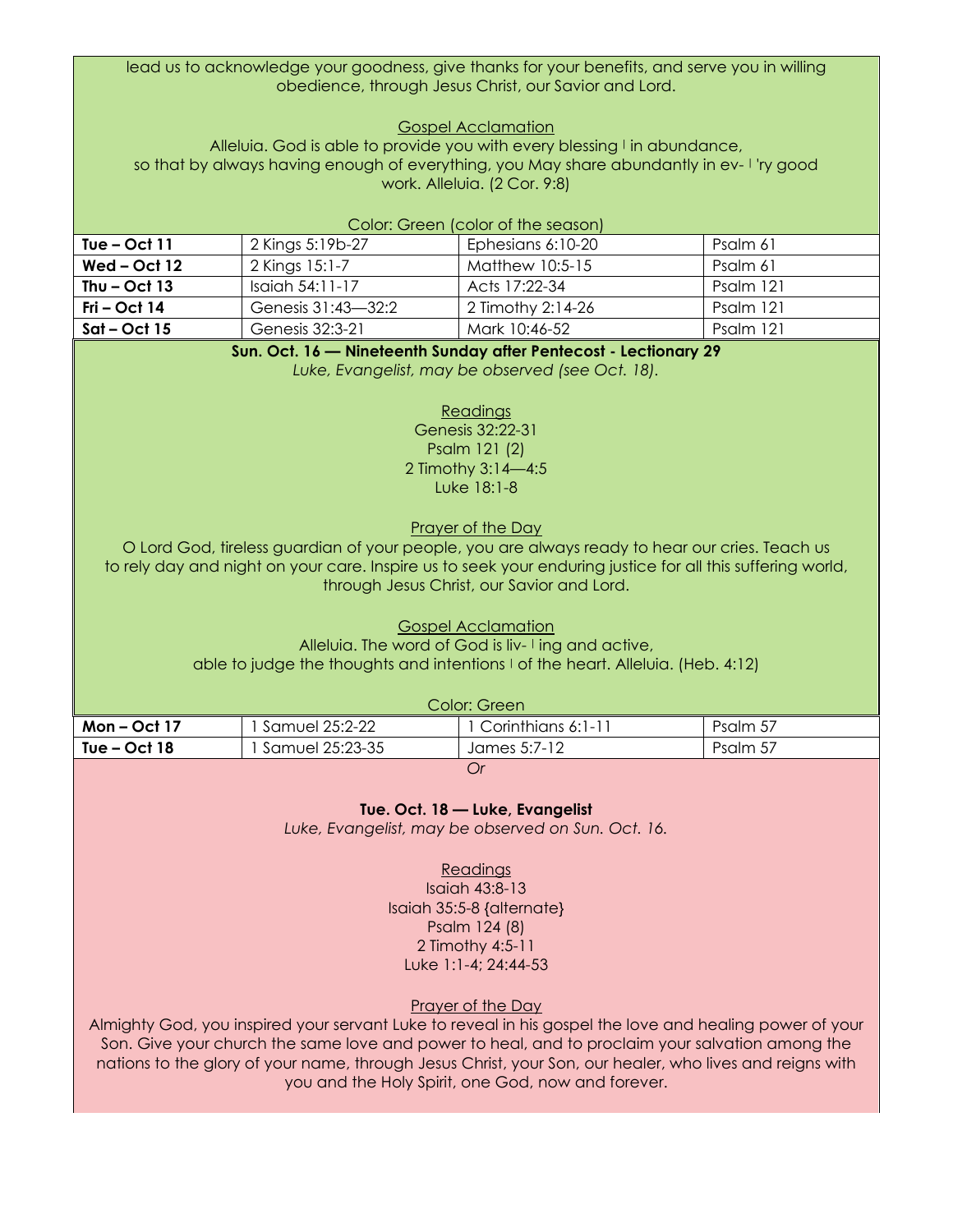|                                                                                                  |                         | <b>Gospel Acclamation</b>                                                                              |               |  |  |  |  |
|--------------------------------------------------------------------------------------------------|-------------------------|--------------------------------------------------------------------------------------------------------|---------------|--|--|--|--|
| Alleluia. How beautiful upon the mountains are the feet of the messenger who an-I nounces peace, |                         |                                                                                                        |               |  |  |  |  |
|                                                                                                  |                         | who brings good news, who announc- I es salvation. Alleluia. (Isa. 52:7)                               |               |  |  |  |  |
|                                                                                                  |                         |                                                                                                        |               |  |  |  |  |
|                                                                                                  |                         | <b>Color: Scarlet/Red</b>                                                                              |               |  |  |  |  |
| Wed-Oct 19                                                                                       | 1 Samuel 25:36-42       | Luke 22:39-46                                                                                          | Psalm 57      |  |  |  |  |
| Thu $-$ Oct 20                                                                                   | Jeremiah 9:1-16         | 2 Timothy 3:1-9                                                                                        | Psalm 84:1-7  |  |  |  |  |
| $Fri - Oct 21$                                                                                   | Jeremiah 9:17-26        | 2 Timothy 3:10-15                                                                                      | Psalm 84:1-7  |  |  |  |  |
| $Sat-Oct$ 22                                                                                     | Jeremiah 14:1-6         | Luke 1:46-55                                                                                           | Psalm 84:1-7  |  |  |  |  |
|                                                                                                  |                         | Sun. Oct. 23 - Twentieth Sunday after Pentecost - Lectionary 30                                        |               |  |  |  |  |
|                                                                                                  |                         |                                                                                                        |               |  |  |  |  |
|                                                                                                  |                         | Readings                                                                                               |               |  |  |  |  |
|                                                                                                  |                         | Jeremiah 14:7-10, 19-22                                                                                |               |  |  |  |  |
|                                                                                                  |                         | Sirach 35:12-17 {alternate}                                                                            |               |  |  |  |  |
|                                                                                                  |                         | Psalm 84:1-7 (5)                                                                                       |               |  |  |  |  |
|                                                                                                  |                         | 2 Timothy 4:6-8, 16-18                                                                                 |               |  |  |  |  |
|                                                                                                  |                         | Luke 18:9-14                                                                                           |               |  |  |  |  |
|                                                                                                  |                         |                                                                                                        |               |  |  |  |  |
|                                                                                                  |                         | <b>Prayer of the Day</b>                                                                               |               |  |  |  |  |
|                                                                                                  |                         | Holy God, our righteous judge, daily your mercy surprises us with everlasting forgiveness. Strengthen  |               |  |  |  |  |
|                                                                                                  |                         | our hope in you, and grant that all the peoples of the earth may find their glory in you, through      |               |  |  |  |  |
|                                                                                                  |                         | Jesus Christ, our Savior and Lord.                                                                     |               |  |  |  |  |
|                                                                                                  |                         |                                                                                                        |               |  |  |  |  |
|                                                                                                  |                         | <b>Gospel Acclamation</b>                                                                              |               |  |  |  |  |
|                                                                                                  |                         | Alleluig. All who exalt themselves I will be humbled,                                                  |               |  |  |  |  |
|                                                                                                  |                         | but all who humble themselves will I be exalted. Alleluia. (Luke 18:14)                                |               |  |  |  |  |
|                                                                                                  |                         |                                                                                                        |               |  |  |  |  |
|                                                                                                  |                         | Color: Green                                                                                           |               |  |  |  |  |
| $Mon - Oct 24$                                                                                   | 1 Samuel 2:1-10         | 1 Peter 4:12-19                                                                                        | Psalm 84:8-12 |  |  |  |  |
| Tue $-$ Oct 25                                                                                   | Daniel 5:1-12           | 1 Peter 5:1-11                                                                                         | Psalm 84:8-12 |  |  |  |  |
| $Wed - Oct 26$                                                                                   | Daniel 5:13-31          | Matthew 21:28-32                                                                                       | Psalm 84:8-12 |  |  |  |  |
| Thu $-$ Oct 27                                                                                   | Proverbs 15:8-11, 24-33 | 2 Corinthians 1:1-11                                                                                   | Psalm 32:1-7  |  |  |  |  |
| $Fri - Oct 28$                                                                                   | Job 22:21-23:17         | 2 Peter 1:1-11                                                                                         | Psalm 32:1-7  |  |  |  |  |
|                                                                                                  |                         | <b>Or</b>                                                                                              |               |  |  |  |  |
|                                                                                                  |                         |                                                                                                        |               |  |  |  |  |
|                                                                                                  |                         | Fri. Oct. 28 - Simon and Jude, Apostles                                                                |               |  |  |  |  |
|                                                                                                  |                         |                                                                                                        |               |  |  |  |  |
|                                                                                                  |                         | Readings                                                                                               |               |  |  |  |  |
|                                                                                                  |                         | Jeremiah 26:[1-6] 7-16                                                                                 |               |  |  |  |  |
|                                                                                                  |                         | Psalm 11 (1)                                                                                           |               |  |  |  |  |
|                                                                                                  |                         | 1 John 4:1-6                                                                                           |               |  |  |  |  |
| John 14:21-27                                                                                    |                         |                                                                                                        |               |  |  |  |  |
|                                                                                                  |                         |                                                                                                        |               |  |  |  |  |
|                                                                                                  |                         |                                                                                                        |               |  |  |  |  |
|                                                                                                  |                         | Prayer of the Day                                                                                      |               |  |  |  |  |
|                                                                                                  |                         | O God, we thank you for the glorious company of the apostles, and especially on this day for Simon and |               |  |  |  |  |
|                                                                                                  |                         | Jude. We pray that, as they were faithful and zealous in your mission, so we May with ardent devotion  |               |  |  |  |  |
|                                                                                                  |                         | make known the love and mercy of our Savior Jesus Christ, who lives and reigns with you and the Holy   |               |  |  |  |  |
|                                                                                                  |                         | Spirit, one God, now and forever.                                                                      |               |  |  |  |  |
|                                                                                                  |                         |                                                                                                        |               |  |  |  |  |
|                                                                                                  |                         | <b>Gospel Acclamation</b>                                                                              |               |  |  |  |  |
|                                                                                                  |                         | Alleluia. You will be my witnesses in Jerusalem, in all Judea I and Samaria,                           |               |  |  |  |  |
|                                                                                                  |                         | and to the ends I of the earth. Alleluia. (Acts 1:8)                                                   |               |  |  |  |  |
|                                                                                                  |                         |                                                                                                        |               |  |  |  |  |
| $Sat-Oct$ 29                                                                                     | Isaiah 1:1-9            | Color: Scarlet/Red<br>John 8:39-47                                                                     | Psalm 32:1-7  |  |  |  |  |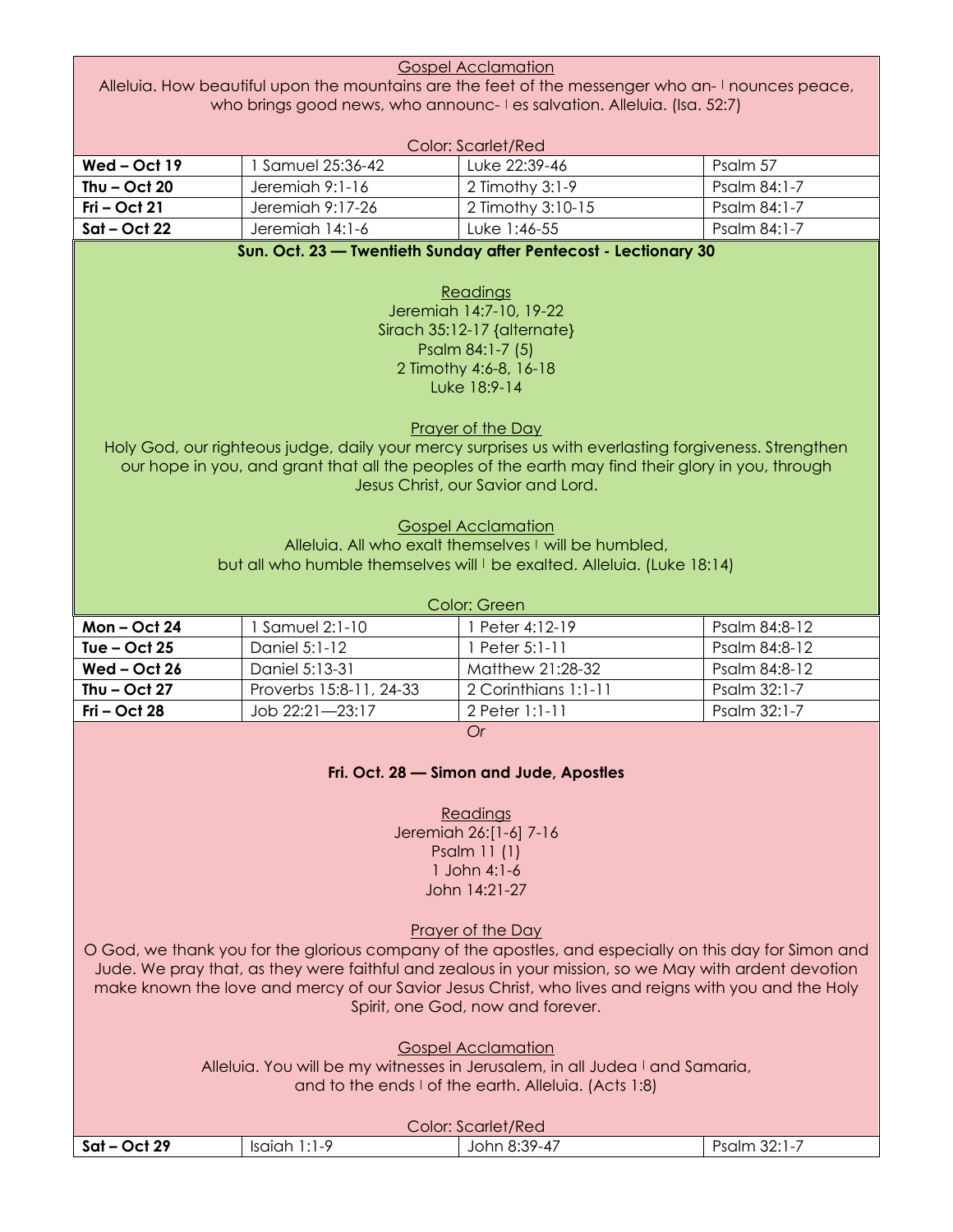| Sun. Oct. 30 - Twenty-first Sunday after Pentecost - Lectionary 31                                                                                                                                              |                                  |  |  |  |
|-----------------------------------------------------------------------------------------------------------------------------------------------------------------------------------------------------------------|----------------------------------|--|--|--|
| Reformation may be observed (see Oct. 31).                                                                                                                                                                      |                                  |  |  |  |
| Readings                                                                                                                                                                                                        |                                  |  |  |  |
| <b>Isaiah 1:10-18</b><br>Psalm 32:1-7 (6)                                                                                                                                                                       |                                  |  |  |  |
| 2 Thessalonians 1:1-4, 11-12                                                                                                                                                                                    |                                  |  |  |  |
| Luke 19:1-10                                                                                                                                                                                                    |                                  |  |  |  |
|                                                                                                                                                                                                                 |                                  |  |  |  |
| Prayer of the Day<br>Merciful God, gracious and benevolent, through your Son you invite all the world to a meal of mercy.                                                                                       |                                  |  |  |  |
| Grant that we may eagerly follow his call, and bring us with all your saints into your life of justice and joy,                                                                                                 |                                  |  |  |  |
| through Jesus Christ, our Savior and Lord.                                                                                                                                                                      |                                  |  |  |  |
|                                                                                                                                                                                                                 |                                  |  |  |  |
| <b>Gospel Acclamation</b><br>Alleluia. Today salvation has come I to this house,                                                                                                                                |                                  |  |  |  |
| for the Son of Man came to seek out and to I save the lost. Alleluia. (Luke 19:9, 10)                                                                                                                           |                                  |  |  |  |
|                                                                                                                                                                                                                 |                                  |  |  |  |
| Color: Green<br>Nehemiah 13:1-3, 23-31<br>$Mon - Oct 31$                                                                                                                                                        | 1 Corinthians 5:9-13<br>Psalm 50 |  |  |  |
| <b>Or</b>                                                                                                                                                                                                       |                                  |  |  |  |
|                                                                                                                                                                                                                 |                                  |  |  |  |
| Mon. Oct. 31 - Reformation Day                                                                                                                                                                                  |                                  |  |  |  |
| May be transferred to Sun. Oct. 30.                                                                                                                                                                             |                                  |  |  |  |
| Readings                                                                                                                                                                                                        |                                  |  |  |  |
| Jeremiah 31:31-34                                                                                                                                                                                               |                                  |  |  |  |
| Psalm 46 (7)                                                                                                                                                                                                    |                                  |  |  |  |
| Romans 3:19-28                                                                                                                                                                                                  |                                  |  |  |  |
| John 8:31-36                                                                                                                                                                                                    |                                  |  |  |  |
| <b>Prayer of the Day</b>                                                                                                                                                                                        |                                  |  |  |  |
| Almighty God, gracious Lord, we thank you that your Holy Spirit renews the church in every age. Pour out                                                                                                        |                                  |  |  |  |
| your Holy Spirit on your faithful people. Keep them steadfast in your word, protect and comfort them in                                                                                                         |                                  |  |  |  |
| times of trial, defend them against all enemies of the gospel, and bestow on the church your saving<br>peace, through Jesus Christ, our Savior and Lord, who lives and reigns with you and the Holy Spirit, one |                                  |  |  |  |
| God, now and forever.                                                                                                                                                                                           |                                  |  |  |  |
|                                                                                                                                                                                                                 |                                  |  |  |  |
| <b>Or</b>                                                                                                                                                                                                       |                                  |  |  |  |
| Gracious Father, we pray for your holy catholic church. Fill it with all truth and peace. Where it is corrupt,                                                                                                  |                                  |  |  |  |
| purify it; where it is in error, direct it; where in anything it is amiss, reform it; where it is right, strengthen it;                                                                                         |                                  |  |  |  |
| where it is in need, provide for it; where it is divided, reunite it; for the sake of your Son, Jesus Christ, our                                                                                               |                                  |  |  |  |
| Savior, who lives and reigns with you and the Holy Spirit, one God, now and forever.                                                                                                                            |                                  |  |  |  |
| <b>Gospel Acclamation</b>                                                                                                                                                                                       |                                  |  |  |  |
| Alleluia. If you continue in my word, you are truly I my disciples,                                                                                                                                             |                                  |  |  |  |
| and you will know the truth, and the truth will I make you free. Alleluia. (John 8:31-32)                                                                                                                       |                                  |  |  |  |
|                                                                                                                                                                                                                 |                                  |  |  |  |
| Color: Red<br>Zechariah 7:1-14<br>Tue - Nov. 1<br>Jude 5-21<br>Psalm 50                                                                                                                                         |                                  |  |  |  |
| Or                                                                                                                                                                                                              |                                  |  |  |  |
|                                                                                                                                                                                                                 |                                  |  |  |  |
| Tue. Nov. 1 - All Saints Day<br>All Saints may be observed on Sun. Nov. 6.                                                                                                                                      |                                  |  |  |  |
|                                                                                                                                                                                                                 |                                  |  |  |  |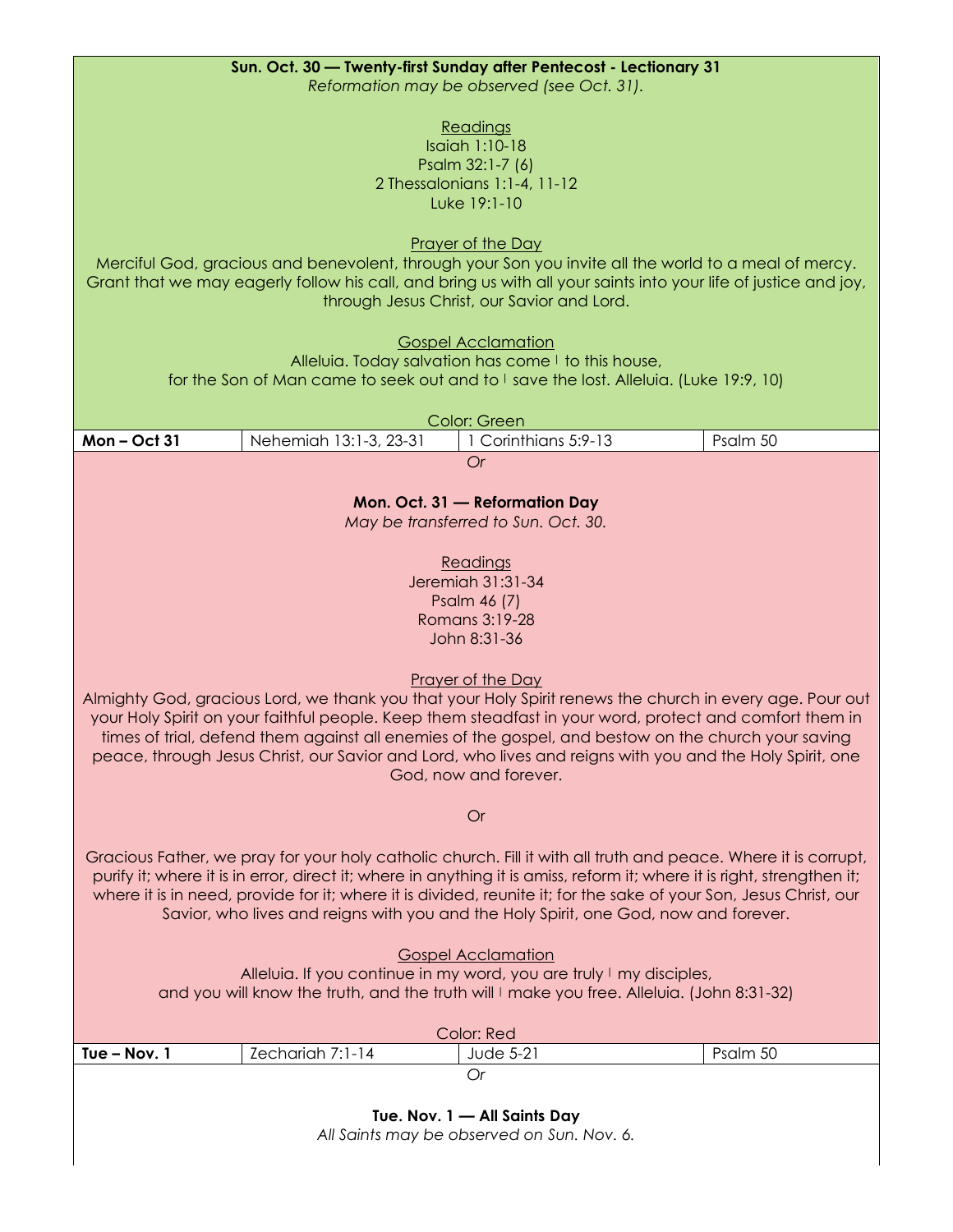#### **Readings** Daniel 7:1-3, 15-18 Psalm 149 (1) Ephesians 1:11-23 Luke 6:20-31

Prayer of the Day

Almighty God, you have knit your people together in one communion in the mystical body of your Son, Jesus Christ our Lord. Grant us grace to follow your blessed saints in lives of faith and commitment, and to know the inexpressible joys you have prepared for those who love you, through Jesus Christ, our Savior and Lord, who lives and reigns with you and the Holy Spirit, one God, now and forever.

Gospel Acclamation

Alleluig. They are before the I throne of God,

and the one who is seated on the throne will  $\ell$  shelter them. Alleluia. (Rev. 7:15)

| Color: White   |                     |                  |                |
|----------------|---------------------|------------------|----------------|
| Wed – Nov. 2   | Amos 5:12-24        | Tuke 19:11-27    | Psalm 50       |
| Thu – Nov. 3   | Deuteronomy 25:5-10 | Acts 22:22—23:11 | Psalm $17:1-9$ |
| Fri – Nov. 4   | Genesis 38:1-26     | Acts 24:10-23    | Psalm 17:1-9   |
| $Sat - Nov. 5$ | Exodus 3:13-20      | Luke 20:1-8      | Psalm 17:1-9   |

#### **Sun. Nov. 6 — Twenty-second Sunday after Pentecost - Lectionary 32** *All Saints may be observed (see Nov. 1).*

Readings Job 19:23-27a Psalm 17:1-9 (8) 2 Thessalonians 2:1-5, 13-17 Luke 20:27-38

Prayer of the Day

O God, our eternal redeemer, by the presence of your Spirit you renew and direct our hearts. Keep always in our mind the end of all things and the day of judgment. Inspire us for a holy life here, and bring us to the joy of the resurrection, through Jesus Christ, our Savior and Lord.

> Gospel Acclamation Alleluia. Jesus Christ is the firstborn I of the dead; to him be glory and dominion forev- I er and ever. Alleluia. (Rev. 1:5, 6)

| Color: Green     |                    |                        |           |  |  |
|------------------|--------------------|------------------------|-----------|--|--|
| $Mon - Nov. 7$   | $Job$ 20:1-11      | 2 Peter 1:16-21        | Psalm 123 |  |  |
| Tue $-$ Nov. $8$ | Job 21:1, 17-34    | 2 John 1-13            | Psalm 123 |  |  |
| $Wed - Nov. 9$   | $Job 25:1 - 26:14$ | John 5:19-29           | Psalm 123 |  |  |
| Thu $-$ Nov. 10  | l Samuel 28:3-19   | Romans 1:18-25         | Psalm 98  |  |  |
| Fri – Nov. $11$  | 2 Samuel 21:1-14   | 2 Thessalonians 1:3-12 | Psalm 98  |  |  |
| $Sat - Nov. 12$  | Ezekiel 10:1-19    | Luke 17:20-37          | Psalm 98  |  |  |

#### **Sun. Nov. 13 — Twenty-third Sunday after Pentecost - Lectionary 33**

#### Readings

Malachi 4:1-2a Psalm 98 (9) 2 Thessalonians 3:6-13 Luke 21:5-19

Prayer of the Day

O God, the protector of all who trust in you, without you nothing is strong, nothing is holy. Embrace us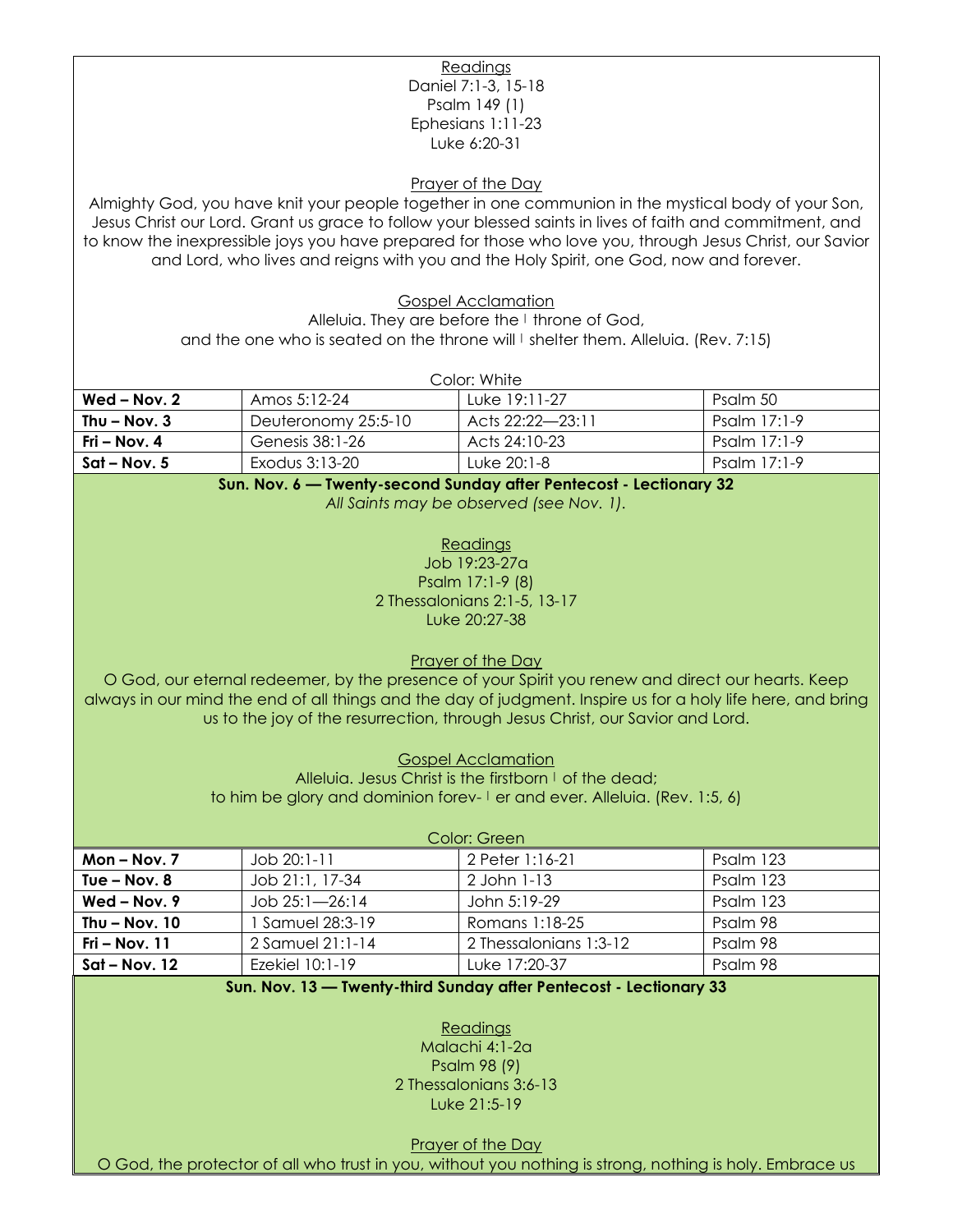with your mercy, that with you as our ruler and guide, we may live through what is temporary without losing what is eternal, through Jesus Christ, our Savior and Lord.

#### Gospel Acclamation Alleluia. Stand up and I raise your heads, because your redemption is | drawing near. Alleluia. (Luke 21:28)

| Color: Green    |                       |                          |           |  |  |
|-----------------|-----------------------|--------------------------|-----------|--|--|
| Mon-Nov. 14     | Ezekiel 11:14-25      | Ephesians 4:25-5:2       | Psalm 141 |  |  |
| Tue $-$ Nov. 15 | Ezekiel 39:21-40:4    | 1 Corinthians 10:23-11:1 | Psalm 141 |  |  |
| $Wed - Nov. 16$ | Ezekiel 43:1-12       | Matthew 23:37-24:14      | Psalm 141 |  |  |
| Thu $-$ Nov. 17 | 2 Chronicles 18:12-22 | Hebrews 9:23-28          | Psalm 46  |  |  |
| $Fri - Nov. 18$ | Zechariah 11:1-17     | l Peter 1:3-9            | Psalm 46  |  |  |
| $Sat - Nov. 19$ | Jeremiah 22:18-30     | Luke 18:15-17            | Psalm 46  |  |  |

**Sun. Nov. 20 — Christ the King Sunday / Last Sunday after Pentecost - Lectionary 34**

Readings Jeremiah 23:1-6 Psalm 46 (10) Colossians 1:11-20 Luke 23:33-43

Prayer of the Day

O God, our true life, to serve you is freedom, and to know you is unending joy. We worship you, we glorify you, we give thanks to you for your great glory. Abide with us, reign in us, and make this world into a fit habitation for your divine majesty, through Jesus Christ, our Savior and Lord, who lives and reigns with you and the Holy Spirit, one God, now and forever.

Gospel Acclamation

Alleluia. Blessed is the one who comes in the name I of the Lord. Blessed is the coming kingdom of our an- I cestor David. Alleluia. (Mark 11:9)

| Color: White/Green |                   |                    |          |  |  |
|--------------------|-------------------|--------------------|----------|--|--|
| $Mon - Nov. 21$    | Jeremiah 46:18-28 | Revelation 21:5-27 | Psalm 24 |  |  |
| Tue – Nov. 22      | Isaiah 33:17-22   | Revelation 22:8-21 | Psalm 24 |  |  |
| $Wed - Nov. 23$    | Isaiah 60:8-16    | Luke 1:1-4         | Psalm 24 |  |  |

### **(Year A – 2022/2023)**

**Thu. Nov. 24 — Day of Thanksgiving (U.S.A.)**

Readings Deuteronomy 26:1-11 Psalm 100 Philippians 4:4-9 John 6:25-35

#### Prayer of the Day

Almighty God our Father, your generous goodness comes to us new every day. By the work of your Spirit lead us to acknowledge your goodness, give thanks for your benefits, and serve you in willing obedience, through Jesus Christ, our Savior and Lord.